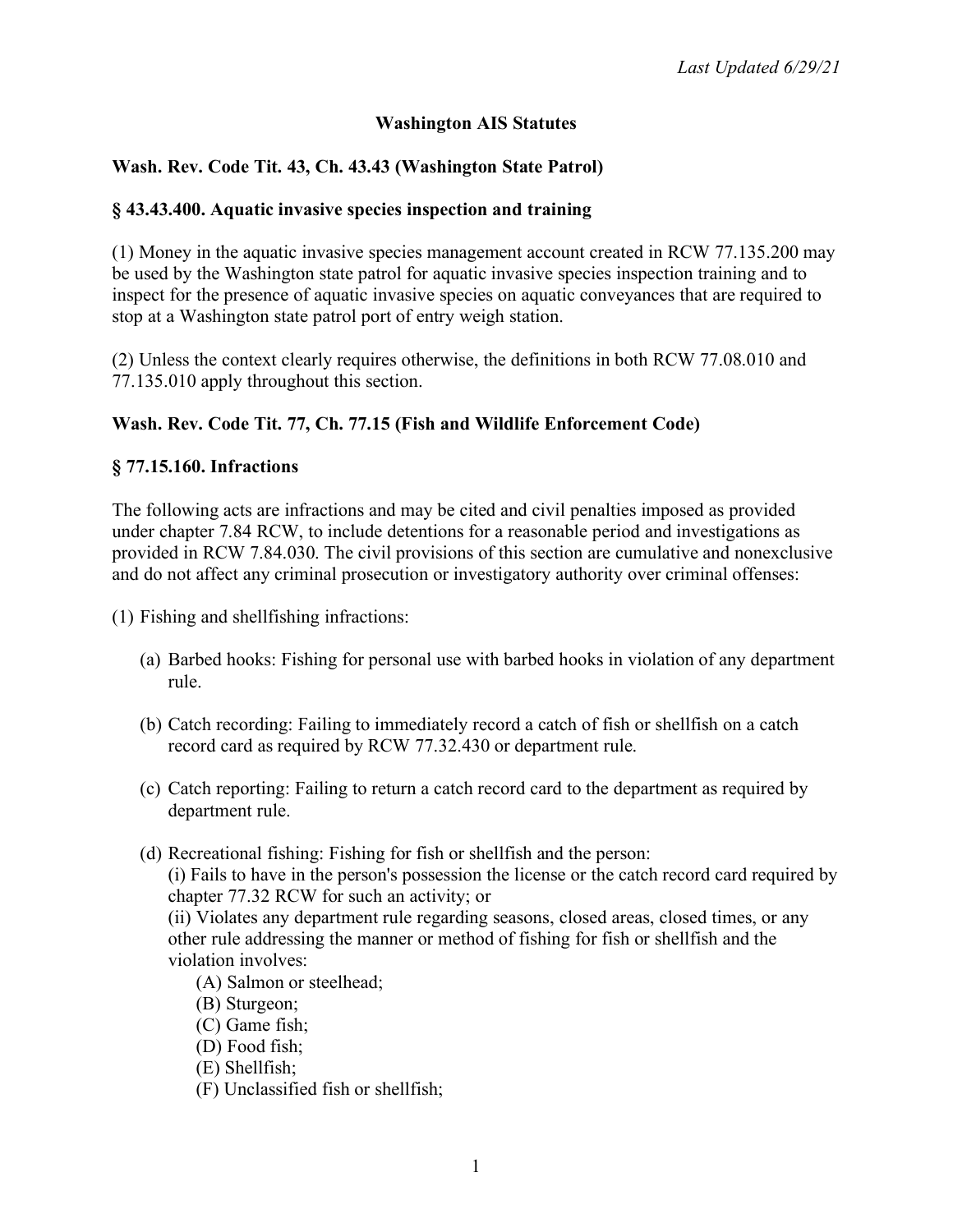(G) Waste of food fish, game fish or shellfish. This subsection  $(1)(d)(ii)$  does not apply to use of a net to take fish under RCW 77.15.580 or unlawful recreational fishing in the first degree under RCW 77.15.370.

(e) Seaweed: Taking, possessing, or harvesting less than two times the daily possession limit of seaweed:

(i) While the person is not in possession of the license required by chapter 77.32 RCW; or

(ii) In violation of any rule of the department or the department of natural resources regarding seasons, closed areas, closed times, or any other rule addressing the manner or method of taking, possessing, or harvesting of seaweed.

- (2) Hunting infractions:
	- (a) A person engages in an activity defined by chapter 77.32 RCW while not having in the person's possession or having failed to purchase the hunting license or tag required by that chapter, not including big game.
	- (b) Eggs or nests: Maliciously, and without permit authorization, destroying, taking, or harming the eggs or active nests of a wild bird not classified as endangered or protected. For purposes of this subsection, "active nests" means nests that contain eggs or fledglings.
	- (c) Hunting for wildlife not classified as big game and the person violates any department rule regarding seasons, closed areas, closed times, or any other rule defining the method or manner of hunting or taking wildlife and the violation involves:
		- (i) Unclassified wildlife;
		- (ii) Small game;
		- (iii) Furbearers;
		- (iv) Game birds;
		- (v) Wild birds;
		- (vi) Wild animals;
		- (vii) Waste of small game.

(3) Trapping, taxidermy, fur dealing, and wildlife meat cutting infractions:

- (a) Recordkeeping and reporting: If a person is a taxidermist, fur dealer, or wildlife meat cutter who is processing, holding, or storing wildlife for commercial purposes, failing to: (i) Maintain records as required by department rule; or
	- (ii) Report information from these records as required by department rule.
- (b) Trapper's report: Failing to report trapping activity as required by department rule.

(4) Limited fish seller infraction: Failure of a holder of a limited fish seller endorsement to satisfy the food safety requirements to consumers under RCW 77.65.510(2).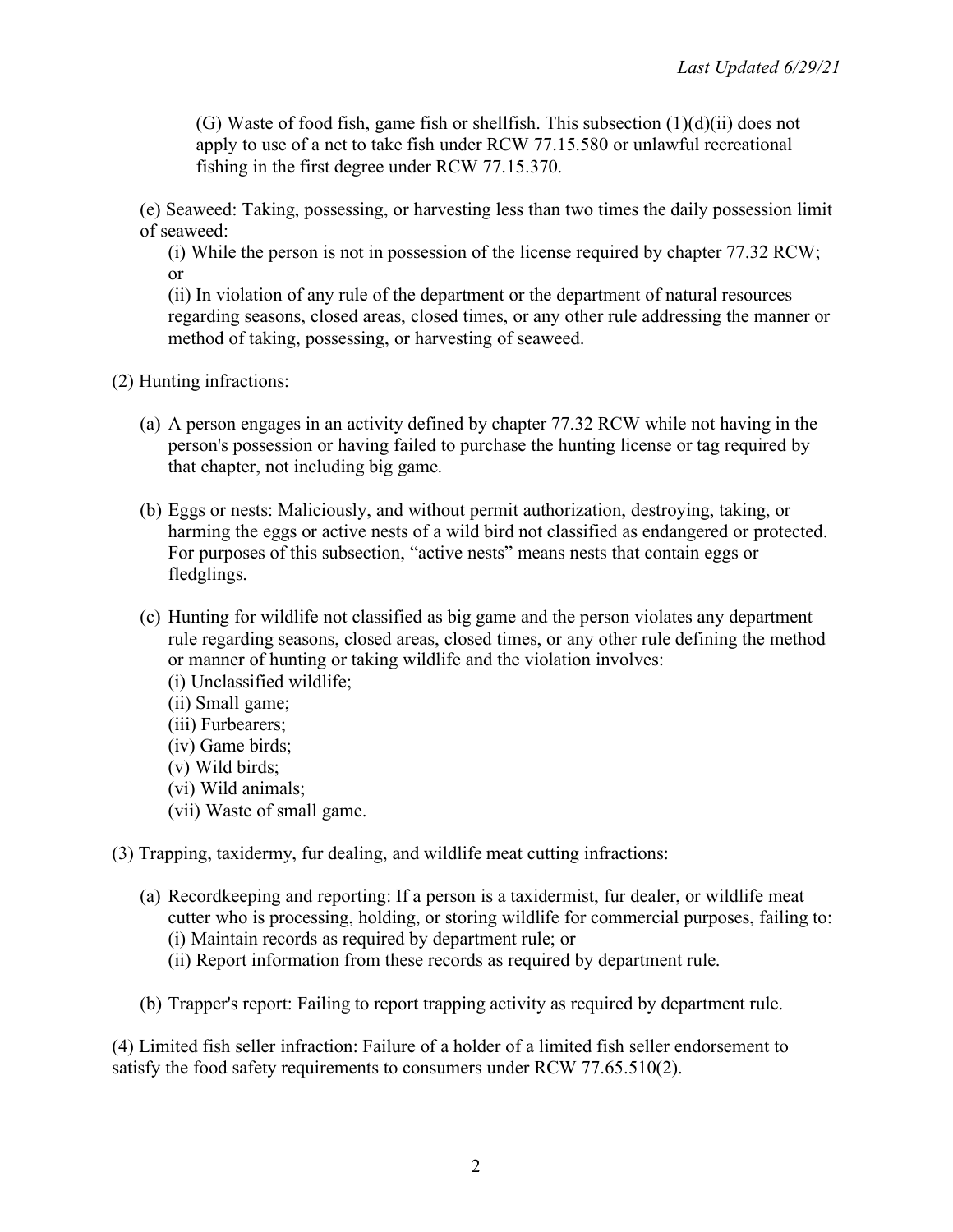(5)(a) Invasive species management infractions:

(i) Out-of-state certification: Entering Washington in possession of an aquatic conveyance that does not meet certificate of inspection requirements as provided under RCW 77.135.100;

(ii) Clean and drain requirements: Possessing an aquatic conveyance that does not meet clean and drain requirements under RCW 77.135.110;

(iii) Clean and drain orders: Possessing an aquatic conveyance and failing to obey a clean and drain order under RCW 77.135.110 or 77.135.120; and

(iv) Aquatic invasive species prevention permit requirements: Failing to possess a valid aquatic invasive species prevention permit as required under RCW 77.135.210, 77.135.220, or 77.135.230.

(b) Unless the context clearly requires otherwise, the definitions in both RCW 77.08.010 and 77.135.010 apply throughout this subsection (5).

(6) Other infractions:

(a) Contests: Unlawfully conducting, holding, or sponsoring a hunting contest, a fishing contest involving game fish, or a competitive field trial using live wildlife.

(b) Other rules: Violating any other department rule that is designated by rule as an infraction.

(c) Posting signs: Posting signs preventing hunting or fishing on any land not owned or leased by the person doing the posting, or without the permission of the person who owns, leases, or controls the land posted.

(d) Department permits: Except as provided in RCW 77.15.750, using a department permit issued by the department, and the person:

(i) Violates any terms or conditions of the permit;

(ii) Violates any department rule applicable to the issuance or use of permits; or

(iii) Violates any commercial use or activity permits, noncommercial use or activity permits, or parking permits.

(e) This subsection does not apply to discover pass, vehicle access pass, or day-use permit requirements or penalties pursuant to RCW 79A.80.080.

# **§ 77.15.803. Inspection of aquatic conveyance.**

- (1) Based upon reasonable suspicion that a person possesses an aquatic conveyance that has not been cleaned and drained or carries or contains aquatic invasive species in violation of this title, fish and wildlife officers or ex officio fish and wildlife officers may temporarily stop the person and inspect the aquatic conveyance for compliance with the requirements of this title.
- (2) Unless the context clearly requires otherwise, the definitions in both RCW 77.08.010 and 77.135.010 apply throughout this section.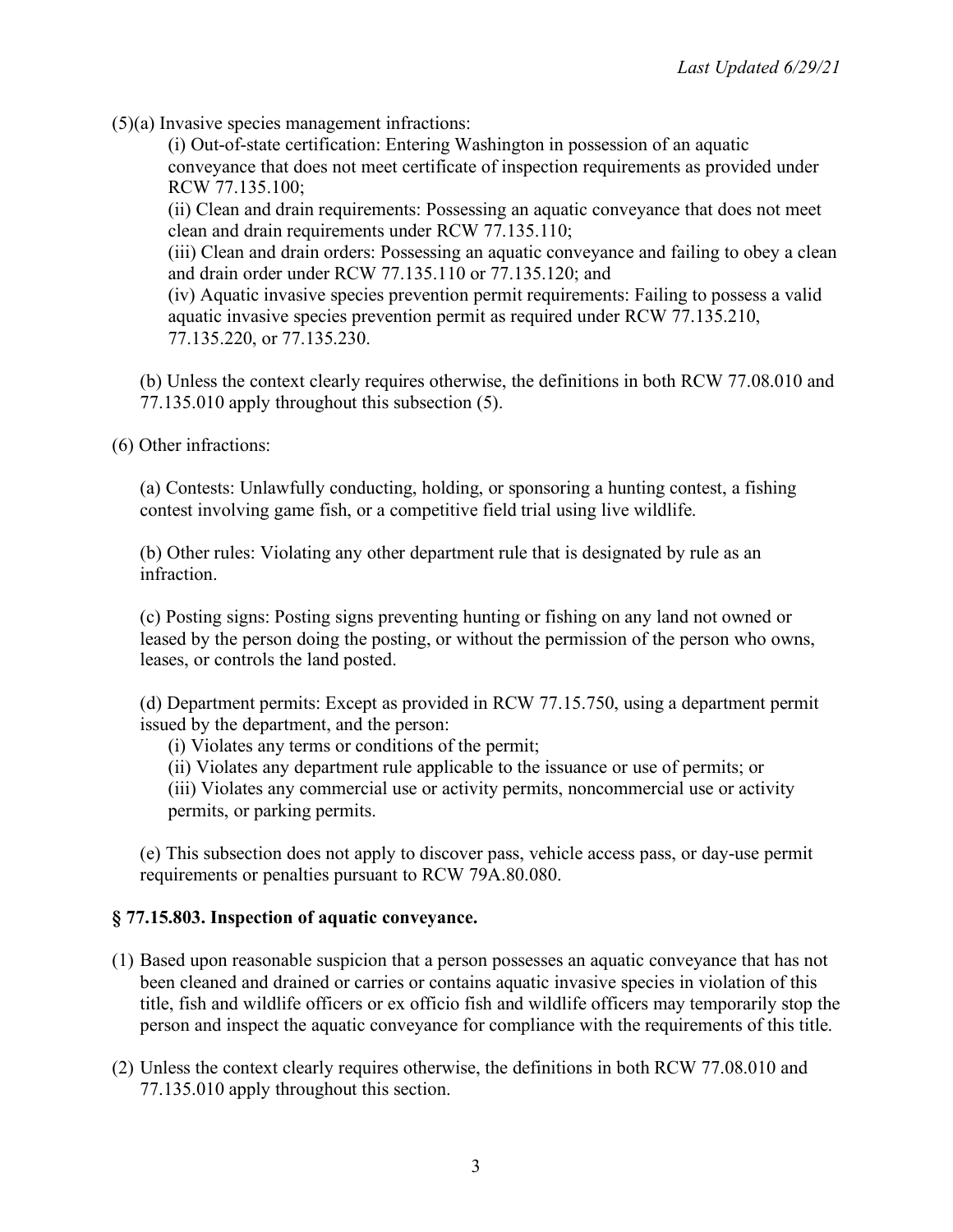## **§ 77.15.805. Violation of an invasive species law—Warrant.**

- (1) Upon a showing of probable cause that there has been a violation of an invasive species law of the state of Washington, or upon a showing of probable cause to believe that evidence of such a violation may be found at a place, a court must issue a search warrant or arrest warrant. Fish and wildlife officers or ex officio fish and wildlife officers may execute any such search or arrest warrant reasonably necessary to carry out their duties under this title with regard to an invasive species law and may seize invasive species or any evidence of a crime and the fruits or instrumentalities of a crime as provided by warrant. The court may have property opened or entered and the contents examined.
- (2) Seizure of property as evidence of a crime does not preclude seizure of the property for forfeiture as authorized by law.

### **§ 77.15.807. Invasive species in or on water body or property—Warrant.**

- (1) Upon a showing of probable cause that a water body or property has an invasive species in or on it, and the owner refuses permission to allow inspection of the water body or property, a court in the county in which the water body or property is located may, upon the request of the director or the director's designee, issue a warrant to the director or the director's designee authorizing the taking of specimens of invasive species, general inspection of the property or water body, and the performance of containment, eradication, or control work.
- (2) Application for issuance, execution, and return of the warrant authorized by this section must be in accordance with the applicable rules of the superior courts or the district courts.

### **§ 77.15.809. Unlawful use of invasive species in the second degree--Penalty**

(1) A person is guilty of unlawful use of invasive species in the second degree if the person:

(a) Fails to stop at a mandatory check station or to return to the mandatory check station for inspection if directed to do so by a fish and wildlife officer or ex officio fish and wildlife officer;

(b) Fails to allow an aquatic conveyance stopped at a mandatory check station to be inspected for clean and drain requirements or aquatic invasive species;

(c) Fails to comply with a decontamination order;

(d) Possesses, except in the case of trafficking, a prohibited level 1 or level 2 species without department authorization, a permit, or as otherwise provided by rule;

(e) Possesses, introduces on or into a water body or property, or traffics in a prohibited level 3 species without department authorization, a permit, or as otherwise provided by rule;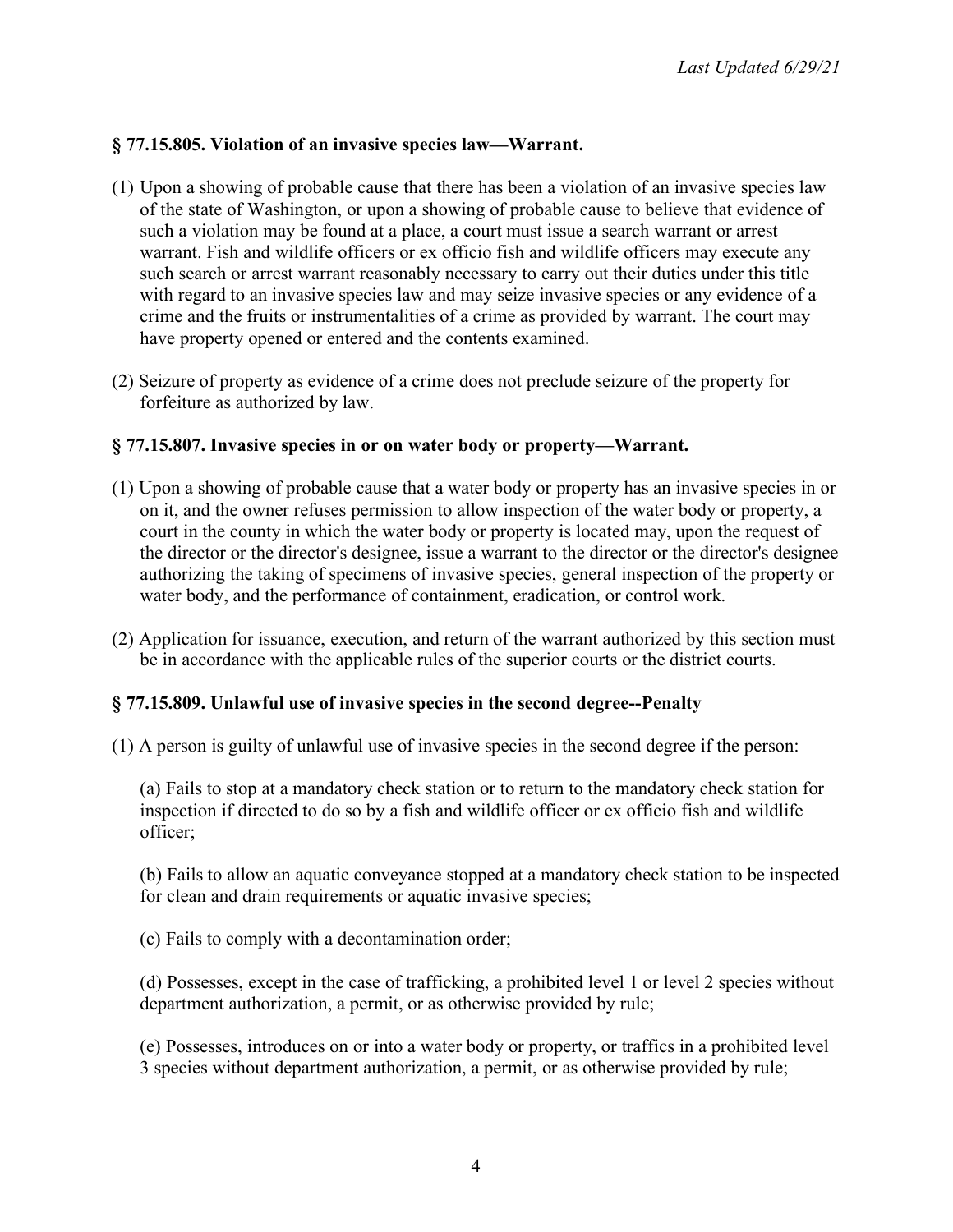(f) Introduces on or into a water body or property a regulated type A, type B, or type C species without department authorization, a permit, or as otherwise provided by rule;

(g) Fails to readily and clearly identify in writing by taxonomic species name or subspecies name a regulated type B species used for commercial purposes; or

(h) Knowingly violates a quarantine declaration under RCW 77.135.050.

(2) A violation of subsection (1) of this section is a gross misdemeanor. In addition to criminal penalties, a court may order the person to pay all costs in capturing, killing, or controlling the invasive species, including its progeny. This subsection does not affect the authority of the department to bring a separate civil action to recover habitat restoration costs necessitated by the person's unlawful use of invasive species.

(3) This section does not apply to:

(a) A person who complies with the department directives pursuant to RCW 77.135.120 for mandatory check stations. Such a person is exempt from criminal penalties under this section or RCW 77.15.811, and forfeiture under this chapter, unless the person has a prior conviction under those sections within the past five years;

(b) A person who possesses an aquatic invasive species, if the person is in the process of:

(i) Removing it from the aquatic conveyance in a manner specified by the department; or

(ii) Releasing it if caught while fishing and immediately returning it to the water body from which it came;

(c) Possessing or introducing nonnative aquatic animal species by ballast water held or discharged by vessels regulated under chapter 77.120 RCW; or

(d) Possessing or introducing nonnative aquatic animal species through private sector shellfish aquaculture operations, transfers, or conveyances regulated under chapter 77.115 RCW.

(4) Unless the context clearly requires otherwise, the definitions in both RCW 77.08.010 and 77.135.010 apply throughout this section.

# **§ 77.15.811. Unlawful use of invasive species in the first degree—Penalty.**

(1) A person is guilty of unlawful use of invasive species in the first degree if the person:

(a) Traffics or introduces on or into a water body or property a prohibited level 1 or level 2 species without department authorization, a permit, or as otherwise provided by rule; or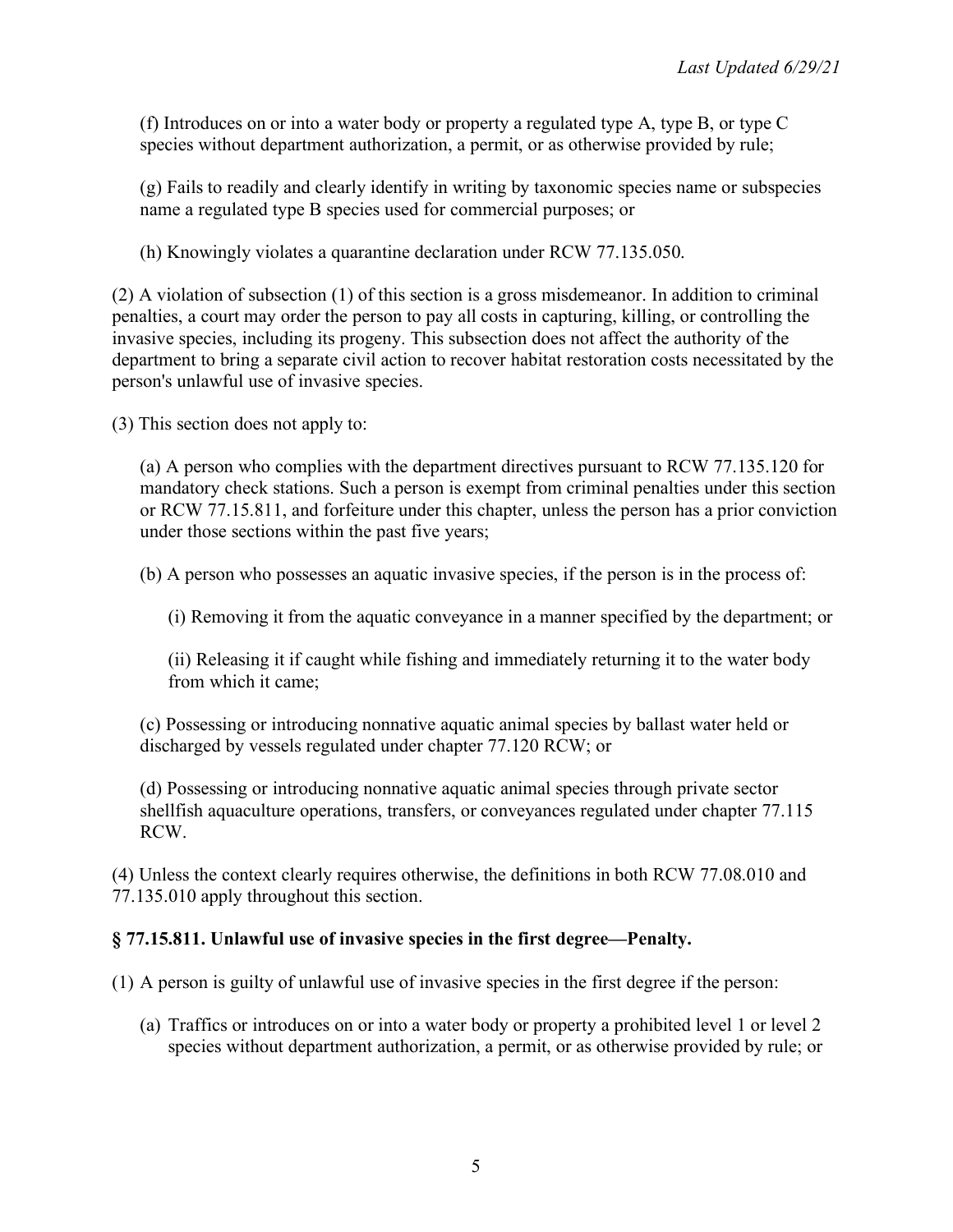(b) Commits a subsequent violation of unlawful use of invasive species in the second degree within five years of the date of a prior conviction under RCW 77.15.809.

- (2) A violation of this section is a class C felony. In addition to criminal penalties, a court may order the person to pay all costs in managing the invasive species, including the species' progeny. This subsection does not affect the authority of the department to bring a separate civil action to recover habitat restoration costs necessitated by the person's unlawful use of invasive species.
- (3) This section does not apply to:
	- (a) A person who complies with department directives pursuant to RCW 77.135.120 for mandatory check stations, and who is exempt from criminal penalties under this section and forfeiture under this chapter, unless the person has a prior conviction under this section or RCW 77.15.809 within the past five years; or
	- (b) A person who possesses an aquatic invasive species, if the person is in the process of:
		- (i) Removing it from the aquatic conveyance in a manner specified by the department; or
		- (ii) Releasing it if caught while fishing and is immediately returning it to the water body from which it came.
- (4) Unless the context clearly requires otherwise, the definitions in both RCW 77.08.010 and 77.135.010 apply throughout this section.

# **Wash. Rev. Code. Tit. 77, Ch. 77.120 (Ballast Water Management)**

# **§ 77.120.005. Findings**

The legislature finds that some nonindigenous species have the potential to cause economic and environmental damage to the state and that current efforts to stop the introduction of nonindigenous species from shipping vessels do not adequately reduce the risk of new introductions into Washington waters.

The legislature recognizes the international ramifications and the rapidly changing dimensions of this issue, the lack of currently available treatment technologies, and the difficulty that any one state has in either legally or practically managing this issue. Recognizing the possible limits of state jurisdiction over international issues, the state declares its support for the international maritime organization and United States coast guard efforts, and the state intends to complement, to the extent its powers allow it, the United States coast guard's ballast water management program.

### **§ 77.120.010. Definitions**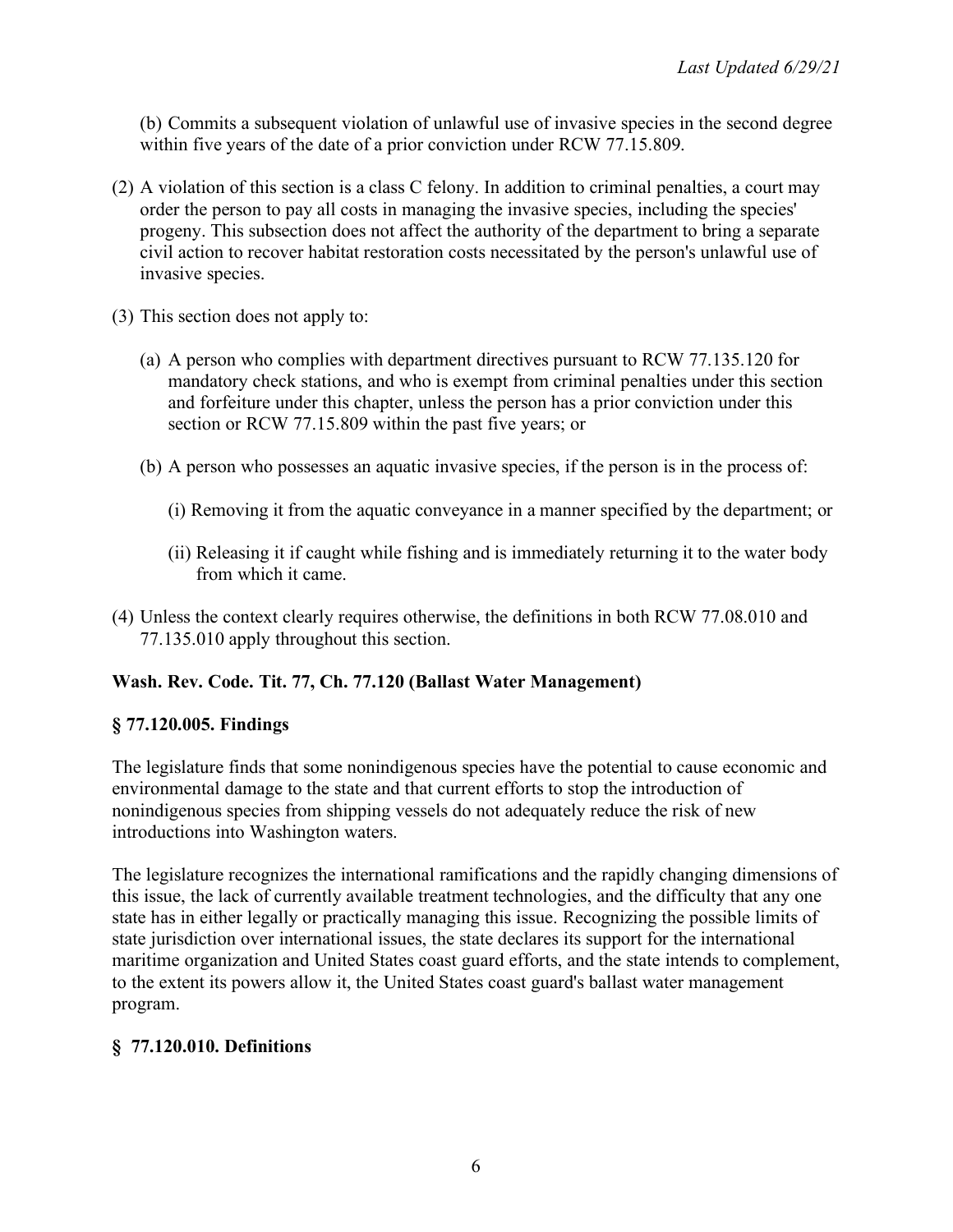The definitions in this section apply throughout this chapter unless the context clearly requires otherwise.

- (1) "Ballast tank" means any tank or hold on a vessel used for carrying ballast water, whether or not the tank or hold was designed for that purpose.
- (2) "Ballast water" means any water and matter taken on board a vessel to control or maintain trim, draft, stability, or stresses of the vessel, without regard to the manner in which it is carried.
- (3) "Biofouling" means the accumulation of aquatic organisms on a vessel such as attached or associated mobile microorganisms, plants, and animals on surfaces and structures immersed in or exposed to the aquatic environment.
- (4) "Empty/refill exchange" means to pump out, until the tank is empty or as close to empty as the master or operator determines is safe, the ballast water taken on in ports, estuarine, or territorial waters, and then refilling the tank with open sea waters.
- (5) "Exchange" means to replace the water in a ballast tank using either flow through exchange, empty/refill exchange, or other exchange methodology recommended or required by the United States coast guard.
- (6) "Flow through exchange" means to flush out ballast water by pumping in midocean water at the bottom of the tank and continuously overflowing the tank from the top until three full volumes of water have been changed to minimize the number of original organisms remaining in the tank.
- (7) "Nonindigenous species" means any species or other viable biological material that enters an ecosystem beyond its natural range.
- (8) "Open sea exchange" means an exchange that occurs fifty or more nautical miles offshore. If the United States coast guard requires a vessel to conduct an exchange further offshore, then that distance is the required distance for purposes of compliance with this chapter.
- (9) "Recognized marine trade association" means those trade associations in Washington state that promote improved ballast water management practices by educating their members on the provisions of this chapter, participating in regional ballast water coordination through the Pacific ballast water group, assisting the department in the collection of ballast water exchange forms, and the monitoring of ballast water. This includes members of the Puget Sound marine committee for Puget Sound and the Columbia river steamship operators association for the Columbia river.
- (10) "Sediments" means any matter settled out of ballast water within a vessel.
- (11) "Untreated ballast water" includes exchanged or unexchanged ballast water that has not undergone treatment.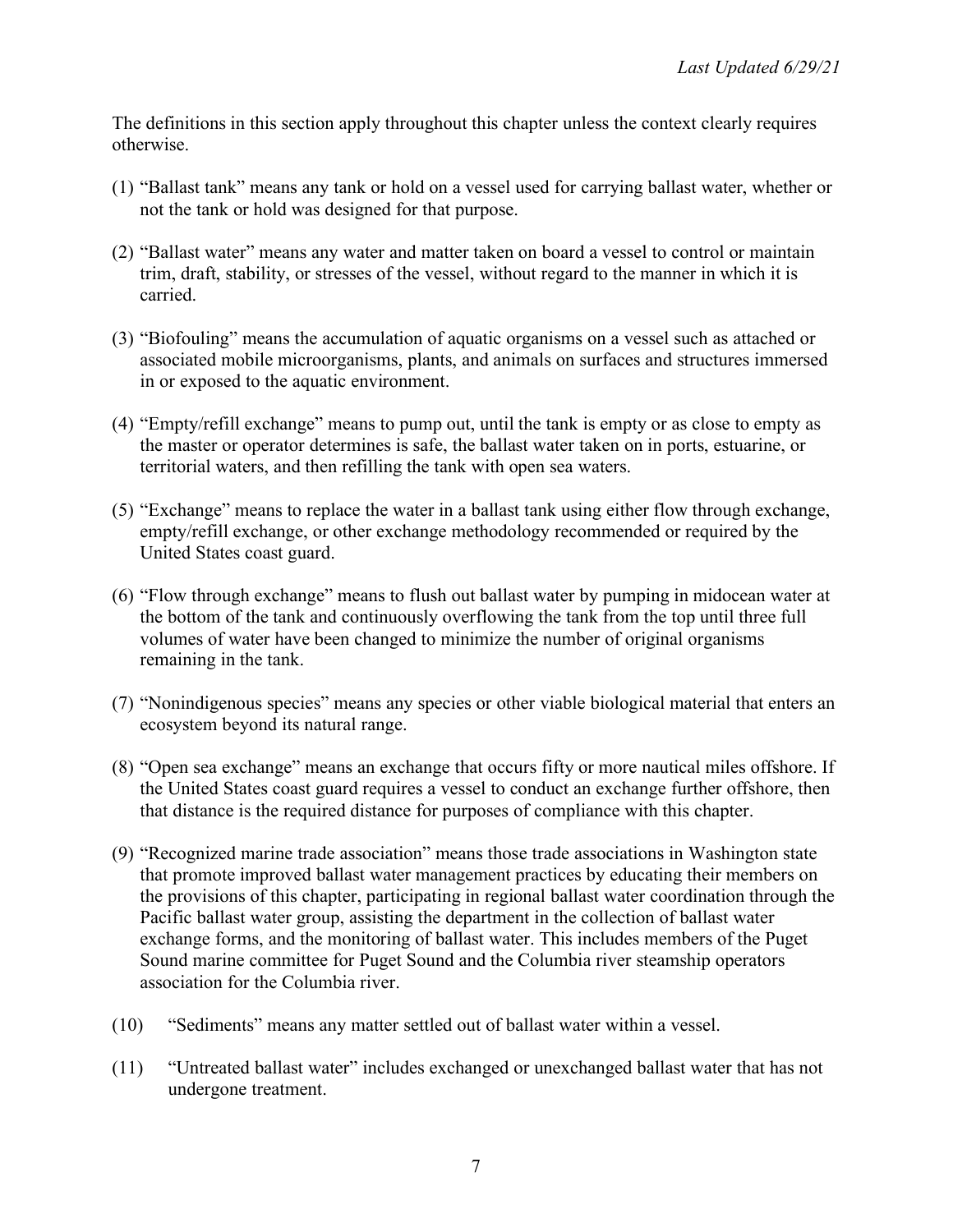- (12) "Vessel" means a ship, boat, barge, or other floating craft of three hundred gross tons or more, United States and foreign, carrying, or capable of carrying, ballast water into the coastal waters of the state after operating outside of the coastal waters of the state, except those vessels described in RCW 77.120.020.
- (13) "Voyage" means any transit by a vessel destined for any Washington port.
- (14) "Waters of the state" means any surface waters, including internal waters contiguous to state shorelines within the boundaries of the state.

## **§ 77.120.020. Application of chapter**

- (1) This chapter applies to all vessels transiting into the waters of the state from a voyage, except:
	- (a) A vessel of the United States department of defense or United States coast guard subject to the requirements of section 1103 of the national invasive species act of 1996, or any vessel of the armed forces, as defined in 33 U.S.C. Sec. 1322(a)(14), that is subject to the uniform national discharge standards for vessels of the armed forces under 33 U.S.C. Sec.  $1322(n);$
	- (b) A vessel that discharges ballast water or sediments only at the location where the ballast water or sediments originated, if the ballast water or sediments do not mix with ballast water or sediments from areas other than open sea waters; and
	- (c) A vessel in innocent passage, merely traversing the territorial sea of the United States and not entering or departing a United States port, or not navigating the internal waters of the United States, and that does not discharge ballast water into the waters of the state.
- (2) This chapter does not authorize the discharge of oil or noxious liquid substances in a manner prohibited by state, federal, or international laws or regulations. Ballast water containing oil, noxious liquid substances, or any other pollutant shall be discharged in accordance with the applicable requirements.
- (3) The master or operator in charge of a vessel is responsible for the safety of the vessel, its crew, and its passengers. Nothing in this chapter relieves the master or operator in charge of a vessel of the responsibility for ensuring the safety and stability of the vessel or the safety of the crew and passengers.

### **§ 77.120.030. Authorized ballast water discharge--Adoption of standards by rule**

(1) The owner or operator in charge of any vessel covered by this chapter is required to ensure that the vessel under their ownership or control does not discharge ballast water into the waters of the state except as authorized by this section.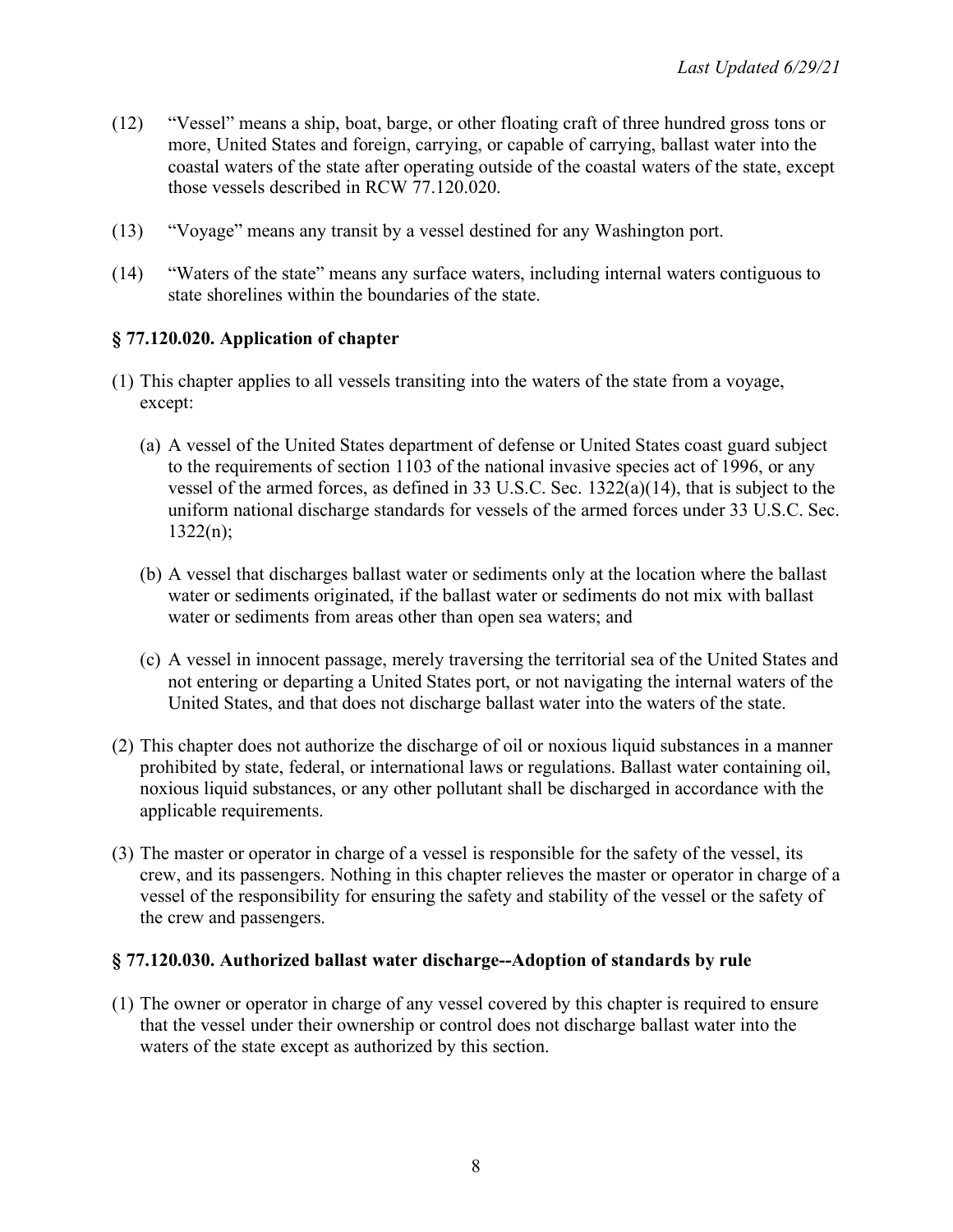- (2) Discharge of ballast water into waters of the state is authorized only if there has been an open sea exchange, or if the vessel has treated its ballast water, to meet standards set by the department consistent with applicable state and federal laws.
- (3) The department, in consultation with a collaborative forum, shall adopt by rule standards for the discharge of ballast water into the waters of the state and their implementation timelines. The standards are intended to ensure that the discharge of ballast water poses minimal risk of introducing nonindigenous species. In developing these standards, the department shall consider the extent to which the requirement is technologically and practically feasible. Where practical and appropriate, the standards must be compatible with standards set by the United States coast guard, the federal clean water act (33 U.S.C. Sec. 1251-1387), or the international maritime organization.
- (4) The master, operator, or person in charge of a vessel is not required to conduct an open sea exchange or treatment of ballast water if the master, operator, or person in charge of a vessel determines that the operation would threaten the safety of the vessel, its crew, or its passengers, because of adverse weather, vessel design limitations, equipment failure, or any other extraordinary conditions. A master, operator, or person in charge of a vessel who relies on this exemption must file documentation defined by the department, subject to: (a) Payment of a fee not to exceed five thousand dollars; (b) discharging only the minimal amount of ballast water operationally necessary; (c) ensuring that ballast water records accurately reflect any reasons for not complying with the mandatory requirements; and (d) any other requirements identified by the department by rule as provided in subsections (3) and (6) of this section.
- (5) For treatment technologies requiring shipyard modification, the department may enter into a compliance plan with the vessel owner. The compliance plan must include a timeline consistent with drydock and shipyard schedules for completion of the modification. The department shall adopt rules for compliance plans under this subsection.
- (6) For an exemption claimed in subsection (4) of this section, the department shall adopt rules for defining exemption conditions, requirements, compliance plans, or alternative ballast water management strategies to meet the intent of this section.
- (7) The department shall make every effort to align ballast water standards with adopted international and federal standards while ensuring that the goals of this chapter are met.
- (8) The requirements of this section do not apply to a vessel discharging ballast water or sediments that originated solely within the waters of Washington, the Columbia river system, or the internal waters of British Columbia south of latitude fifty degrees north, including the waters of the Straits of Georgia and Juan de Fuca.
- (9) Open sea exchange is an exchange that occurs fifty or more nautical miles offshore. If the United States coast guard requires a vessel to conduct an exchange further offshore, then that distance is the required distance for purposes of compliance with this chapter.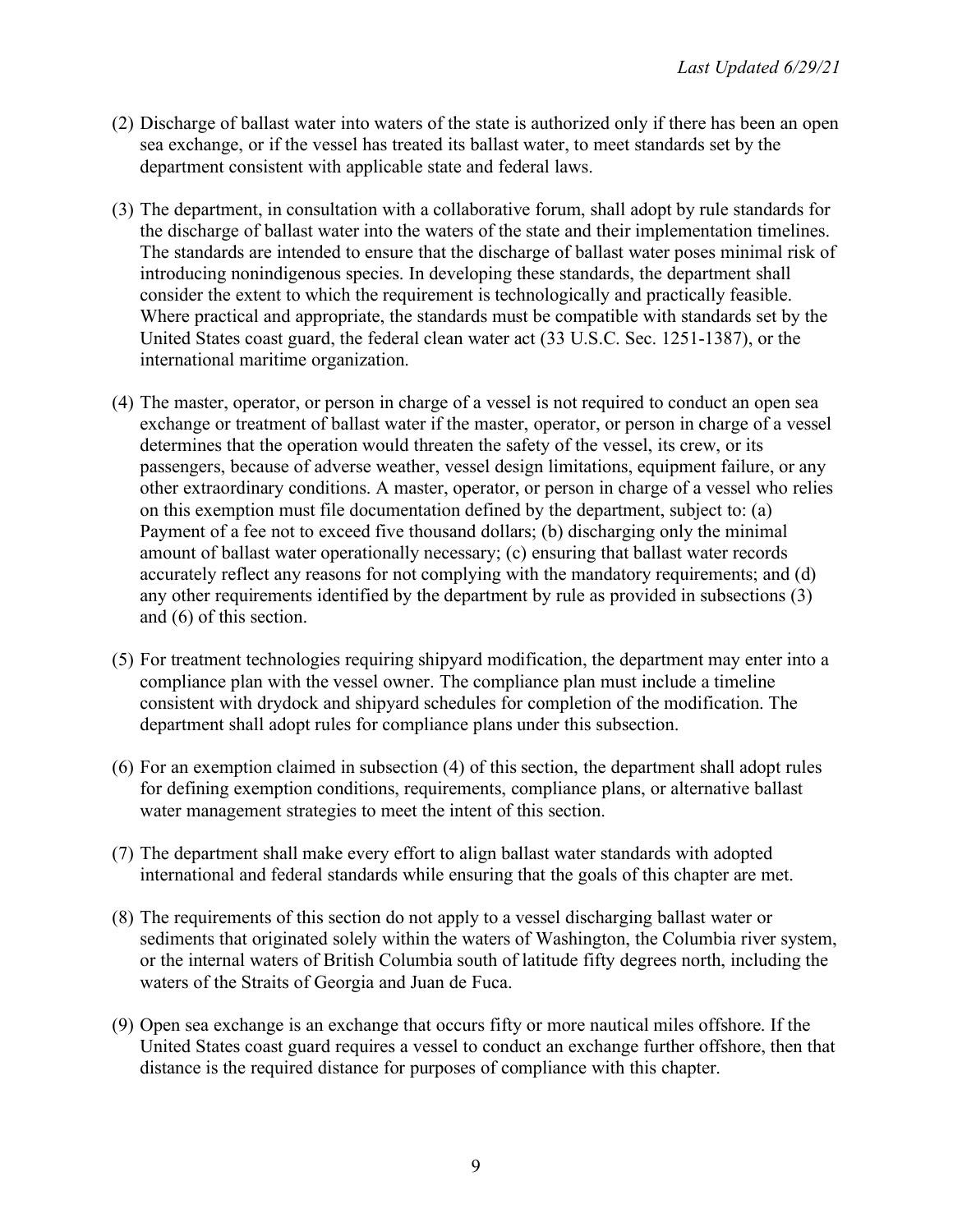# **§ 77.120.040. Reporting and sampling requirements**

The owner or operator in charge of any vessel covered by this chapter is required to ensure that the vessel under their ownership or control complies with the reporting and sampling requirements of this section.

- (1) Vessels covered by this chapter must report ballast water management information to the department using ballast water management forms that are acceptable to the United States coast guard. The frequency, manner, and form of such reporting shall be established by the department by rule. Any vessel may rely on a recognized marine trade association to collect and forward this information to the department.
- (2) In order to monitor the effectiveness of national and international efforts to prevent the introduction of nonindigenous species, all vessels covered by this chapter must submit nonindigenous species ballast water monitoring data. The monitoring, sampling, testing protocols, and methods of identifying nonindigenous species in ballast water shall be determined by the department by rule. A vessel covered by this chapter may contract with a recognized marine trade association to randomly sample vessels within that association's membership, and provide data to the department.
- (3) Vessels that do not belong to a recognized marine trade association must submit individual ballast tank sample data to the department for each voyage.
- (4) All data submitted to the department under subsection (2) of this section shall be consistent with sampling and testing protocols as adopted by the department by rule.
- (5) The department shall adopt rules to implement this section. The rules and recommendations shall be developed in consultation with advisors from regulated industries and the potentially affected parties, including but not limited to shipping interests, ports, shellfish growers, fisheries, environmental interests, interested citizens who have knowledge of the issues, and appropriate governmental representatives including the United States coast guard. In recognition of the need to have a coordinated response to ballast water management for the Columbia river system, the department must consider rules adopted by the state of Oregon when adopting rules under this section for ballast water management in the navigable waters of the Columbia river system.
	- (a) The department shall set standards for the discharge of treated ballast water into the waters of the state. The rules are intended to ensure that the discharge of treated ballast water poses minimal risk of introducing nonindigenous species. In developing this standard, the department shall consider the extent to which the requirement is technologically and practically feasible. Where practical and appropriate, the standards shall be compatible with standards set by the United States coast guard and shall be developed in consultation with federal and state agencies to ensure consistency with the federal clean water act, 33 U.S.C. Sec. 1251-1387.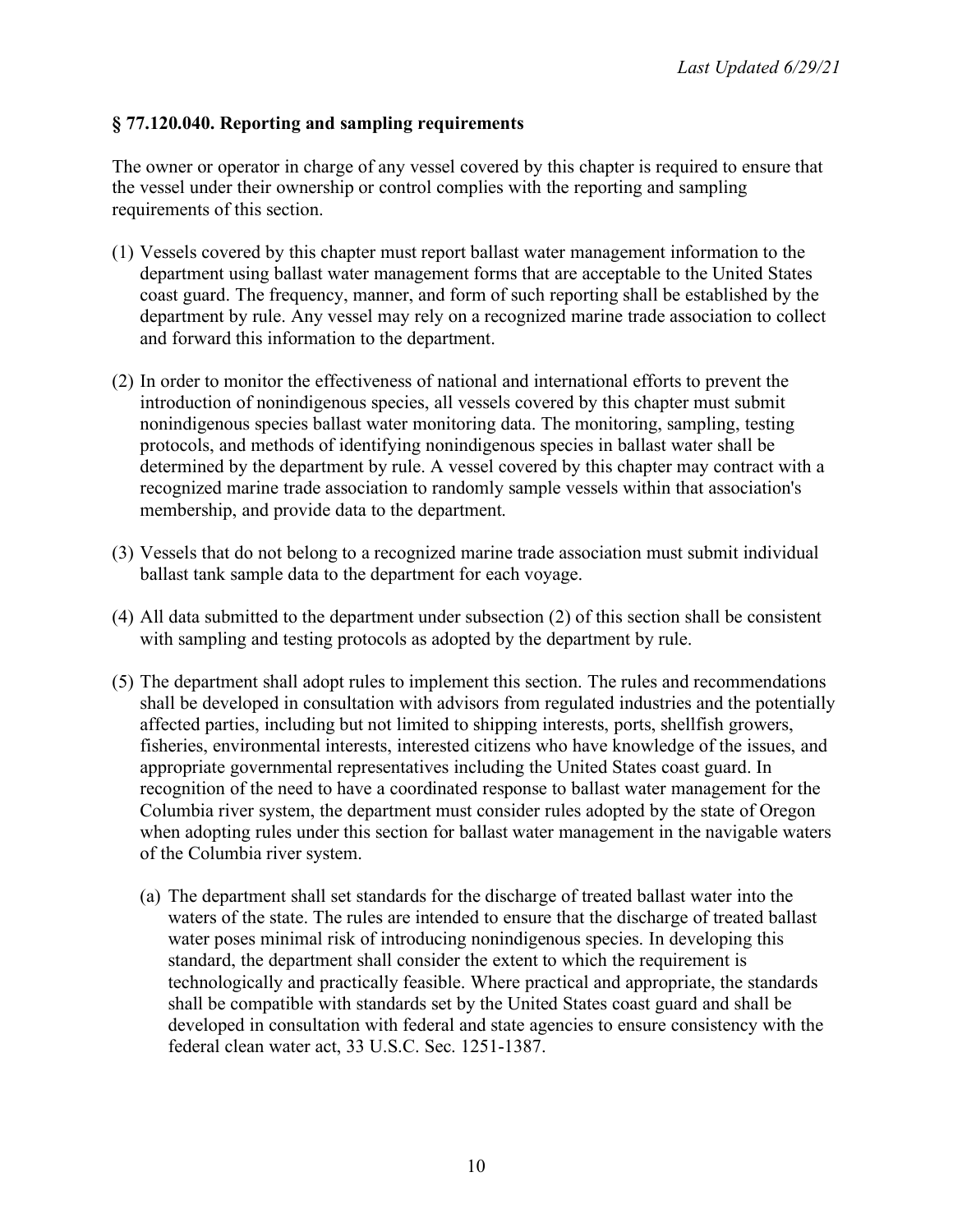(b) The department shall adopt ballast water sampling and testing protocols for monitoring the biological components of ballast water that may be discharged into the waters of the state under this chapter. Monitoring data is intended to assist the department in evaluating the risk of new, nonindigenous species introductions from the discharge of ballast water, and to evaluate the accuracy of ballast water exchange practices. The sampling and testing protocols must consist of cost-effective, scientifically verifiable methods that, to the extent practical and without compromising the purposes of this chapter, utilize easily measured indices, such as salinity, or check for species that indicate the potential presence of nonindigenous species or pathogenic species. The department shall specify appropriate quality assurance and quality control for the sampling and testing protocols.

## **§ 77.120.050. Pilot project--Private sector ballast water treatment operation**

The shipping vessel industry, the public ports, and the department shall promote the creation of a pilot project to establish a private sector ballast water treatment operation that is capable of servicing vessels at all Washington ports. Federal and state agencies and private industries shall be invited to participate. The project will develop equipment or methods to treat ballast water and establish operational methods that do not increase the cost of ballast water treatment at smaller ports. The legislature intends that the cost of treatment required by this chapter is substantially equivalent among large and small ports in Washington.

## **§ 77.120.070. Violation of chapter--Penalties--Rules**

- (1) The department may establish by rule schedules for any penalty allowed in this chapter. The schedules may provide for the incremental assessment of a penalty based on criteria established by rule.
- (2) The director or the director's designee may impose a civil penalty or warning for a violation of the requirements of this chapter on the owner or operator in charge of a vessel who fails to comply with the requirements imposed under this chapter. The penalty shall not exceed twenty-seven thousand five hundred dollars for each day of a continuing violation. In determining the amount of a civil penalty, the department shall set standards by rule that consider if the violation was intentional, negligent, or without any fault, and shall consider the quality and nature of risks created by the violation. The owner or operator subject to such a penalty may contest the determination by requesting an adjudicative proceeding within twenty days. Any determination not timely contested is final and may be reduced to a judgment enforceable in any court with jurisdiction. If the department prevails using any judicial process to collect a penalty under this section, the department shall also be awarded its costs and reasonable attorneys' fees.
- (3) The department, in cooperation with the United States coast guard, may enforce the requirements of this chapter.

### **§ 77.120.100. Department may assess fee for exemptions--Rules**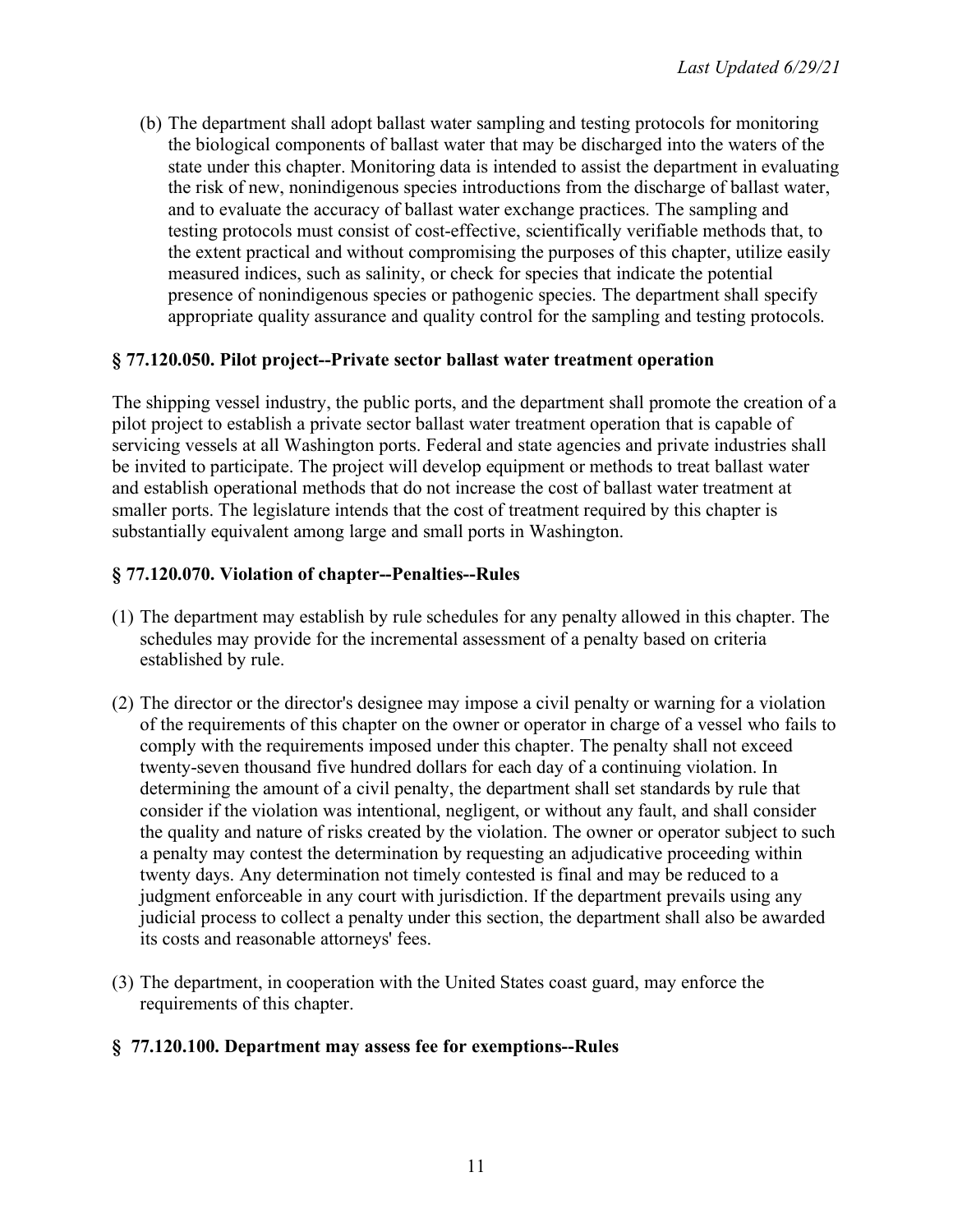The department may assess a fee for any exemptions allowed under this chapter. Such a fee may not exceed five thousand dollars. The department may establish by rule schedules for any fee allowed in this chapter. The schedules may provide for the incremental assessment of a penalty based on criteria established by rule.

### **§ 77.120.110. Ballast water and biofouling management account**

- (1) The ballast water and biofouling management account is created in the state treasury. All receipts from legislative appropriations, gifts, grants, donations, penalties, and fees received under this chapter must be deposited into the account.
- (2) Expenditures from the account may be used only to carry out the purposes of this chapter. However, penalties may not be used for the salaries of permanent department employees.
- (3) Moneys in the account may be spent only after appropriation.

# **§ 77.120.120. Special operating authorization--Rules**

The department may issue a special operating authorization for passenger vessels conducting or assisting in research and testing activities to determine the presence of invasive species in ballast water collected in the waters of southeast Alaska north of latitude fifty-four degrees thirty minutes north to sixty-one degrees ten minutes north, extending to longitude one hundred fortynine degrees thirty minutes west. The department may adopt rules for defining special operating authorization conditions, requirements, limitations, and fees as necessary to implement this section, consistent with the intent of this chapter.

### **§ 77.120.130. Department's authority to enter into partnerships, contracts, or other agreements**

The department may enter into partnerships, contracts, or any other form of agreements with other entities to carry out the intent of this chapter. The department shall ensure that any such entity is registered and licensed to do business in Washington. All agreements must be consistent with existing state laws, agency rules, state water quality standards, and collective bargaining agreements.

### **§ 77.120.140. Biofouling--Agency rule-making authority**

- (1) The owner or operator of a vessel covered by this chapter is required to ensure that the vessel under their ownership or control does not release biofouling into waters of the state except as authorized by this section.
- (2) The department may adopt by rule standards and requirements governing the release of biofouling on vessels arriving or moored at a Washington port.
- (3) The department shall adopt rules under subsection (2) of this section for adoption in consultation with a collaborative forum with advisors from regulated industries and the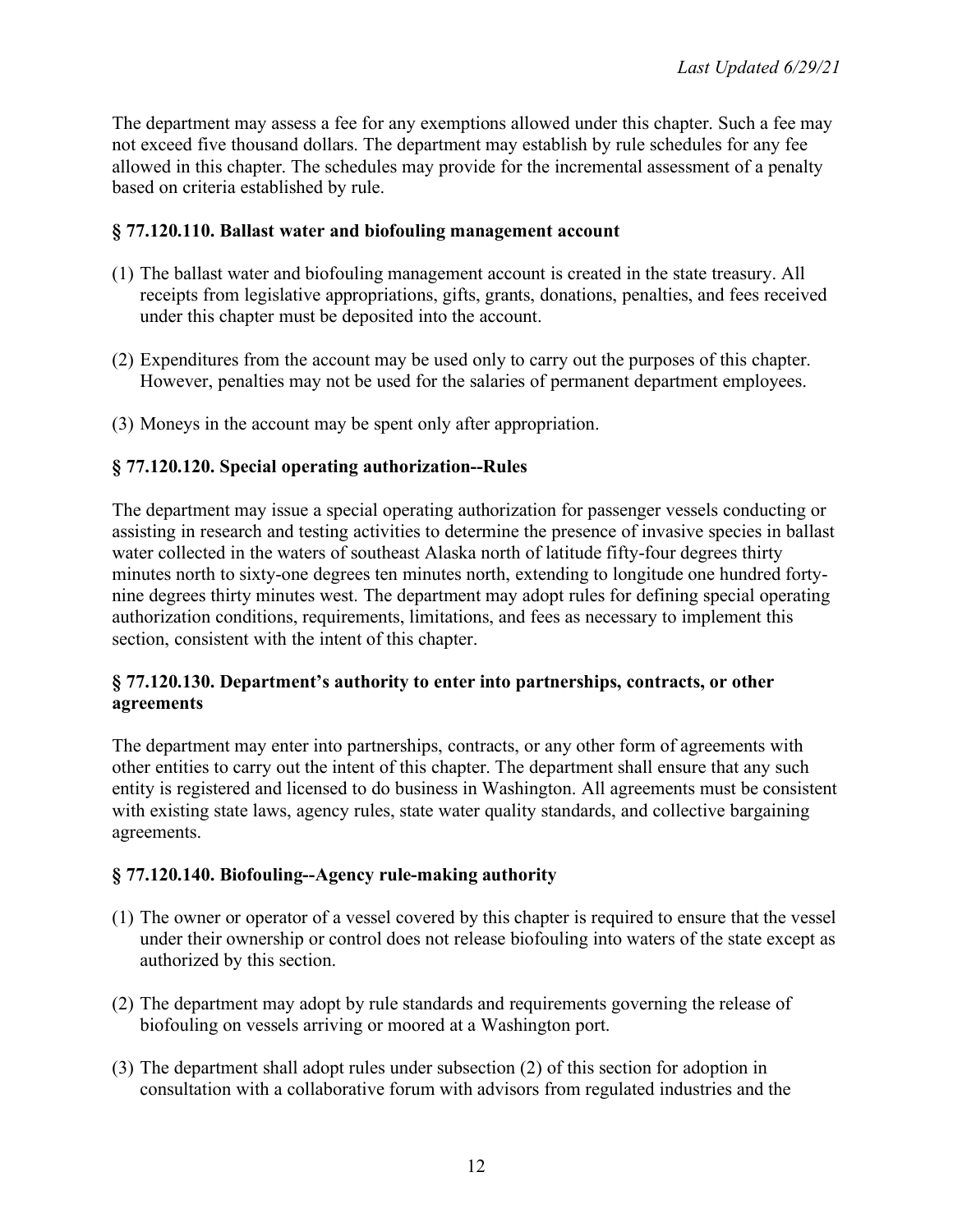potentially affected parties including shipping interests, ports, shellfish growers, fisheries, environmental interests, interested citizens who have knowledge of the issues, and appropriate governmental representatives including the United States coast guard and the United States environmental protection agency. The rules must:

- (a) Ensure that biofouling management poses minimal risk of release of nonindigenous species;
- (b) Be based on the best available technology that is economically achievable; and
- (c) Where practical and appropriate, be compatible with standards and requirements set by the United States coast guard, the United States environmental protection agency, or the international maritime organization.

## **Wash. Rev. Code. Tit. 77, Ch. 77.135 (Invasive Species)**

## **§ 77.135.010. Definitions**

The definitions in this section apply throughout this chapter unless the context clearly requires otherwise.

- (1) "Aquatic conveyance" means transportable personal property having the potential to move an aquatic invasive species from one aquatic environment to another. Aquatic conveyances include but are not limited to vessels and associated equipment, float planes, construction equipment, fish tanker trucks, hydroelectric and irrigation equipment, personal fishing and hunting gear, and materials used for aquatic habitat mitigation or restoration.
- (2) "Aquatic invasive species" means an invasive species of the animal kingdom with a life cycle that is at least partly dependent upon fresh, brackish, or marine waters. Examples include nutria, waterfowl, amphibians, fish, and shellfish.
- (3) "Aquatic plant" means a native or nonnative emergent, submersed, partially submersed, freefloating, or floating-leaved plant species that is dependent upon fresh, brackish, or marine water ecosystems and includes all stages of development and parts.
- (4) "Certificate of inspection" means a department-approved document that declares, to the extent technically or measurably possible, that an aquatic conveyance does not carry or contain an invasive species. Certification may be in the form of a decal, label, rubber stamp imprint, tag, permit, locking seal, or written statement.
- (5) "Clean and drain" means to remove the following from areas on or within an aquatic conveyance to the extent technically and measurably possible:
	- (a) Visible native and nonnative aquatic animals, plants, or other organisms; and
	- (b) Raw water.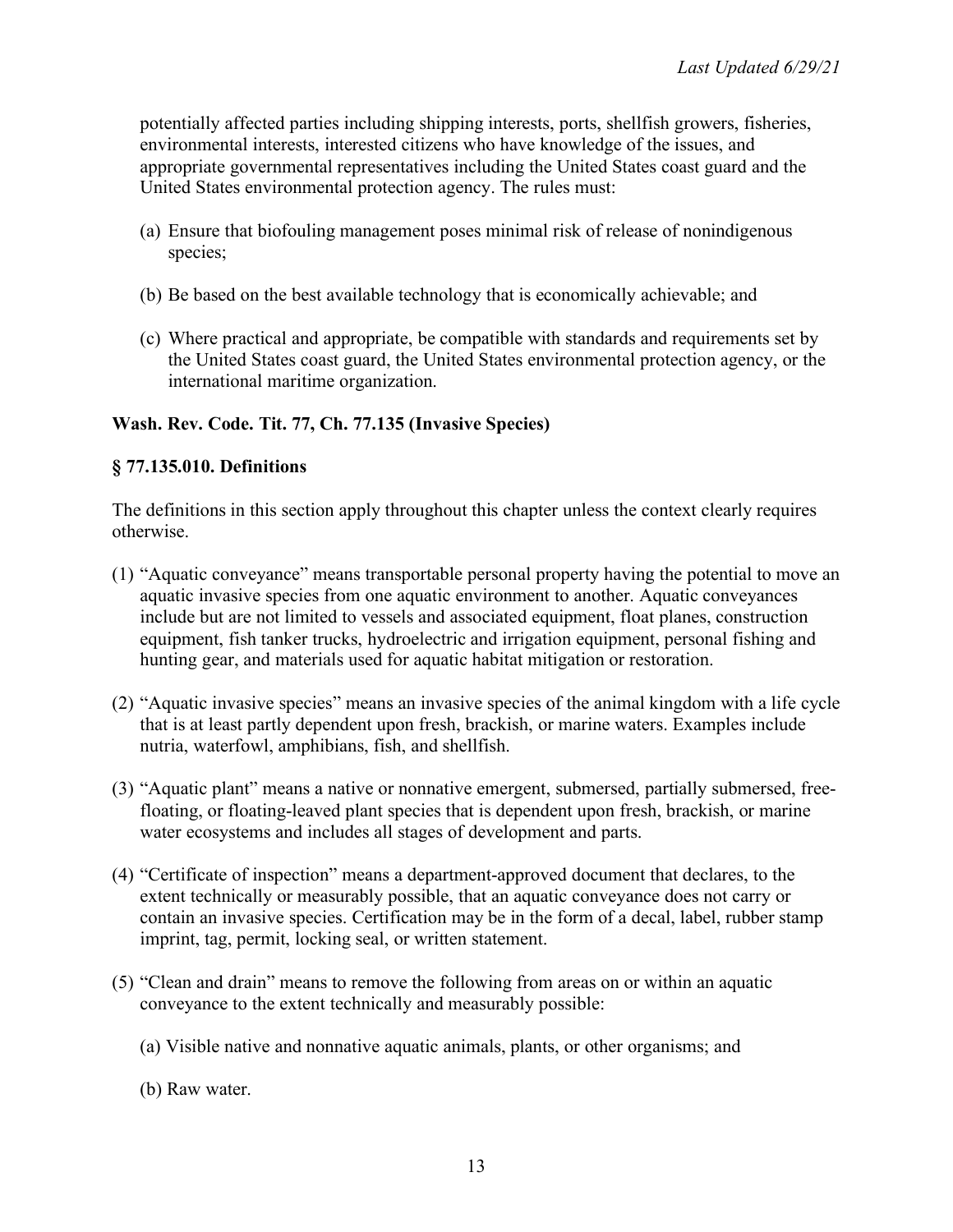- (6) "Commercial vessel" means a management category of aquatic conveyances:
	- (a) Required to have valid marine documentation as a vessel of the United States or similar required documentation for a country other than the United States; and
	- (b) Not subject to vessel registration requirements under chapter 88.02 RCW or ballast water requirements under chapter 77.120 RCW.
- (7) "Cryptogenic species" means a species that scientists cannot commonly agree are native or nonnative or are part of the animal kingdom.
- (8) "Decontaminate" means, to the extent technically and measurably possible, the application of a treatment to kill, destroy, remove, or otherwise eliminate all known or suspected invasive species carried on or contained within an aquatic conveyance or structural property by use of physical, chemical, or other methods. Decontamination treatments may include drying an aquatic conveyance for a time sufficient to kill aquatic invasive species through desiccation.
- (9) "Detect" means the verification of invasive species' presence as defined by the department.
- (10) "Eradicate" means, to the extent technically and measurably possible, to kill, destroy, remove, or otherwise eliminate an invasive species from a water body or property using physical, chemical, or other methods.
- (11) "Infested site management" means management actions as provided under RCW 77.135.070 that may include long-term actions to contain, control, or eradicate a prohibited species.
- (12) "Introduce" means to intentionally or unintentionally release, place, or allow the escape, dissemination, or establishment of an invasive species on or into a water body or property as a result of human activity or a failure to act.
- (13) "Invasive species" means nonnative species of the animal kingdom that are not naturally occurring in Washington for purposes of breeding, resting, or foraging, and that pose an invasive risk of harming or threatening the state's environmental, economic, or human resources. Invasive species include all stages of species development and body parts. They may also include genetically modified or cryptogenic species.
- (14) "Invasive species council" means the Washington invasive species council established in RCW 79A.25.310 or a similar collaborative state agency forum. The term includes the council and all of its officers, employees, agents, and contractors.
- (15) "Mandatory check station" means a location where a person transporting an aquatic conveyance must stop and allow the conveyance to be inspected for aquatic invasive species.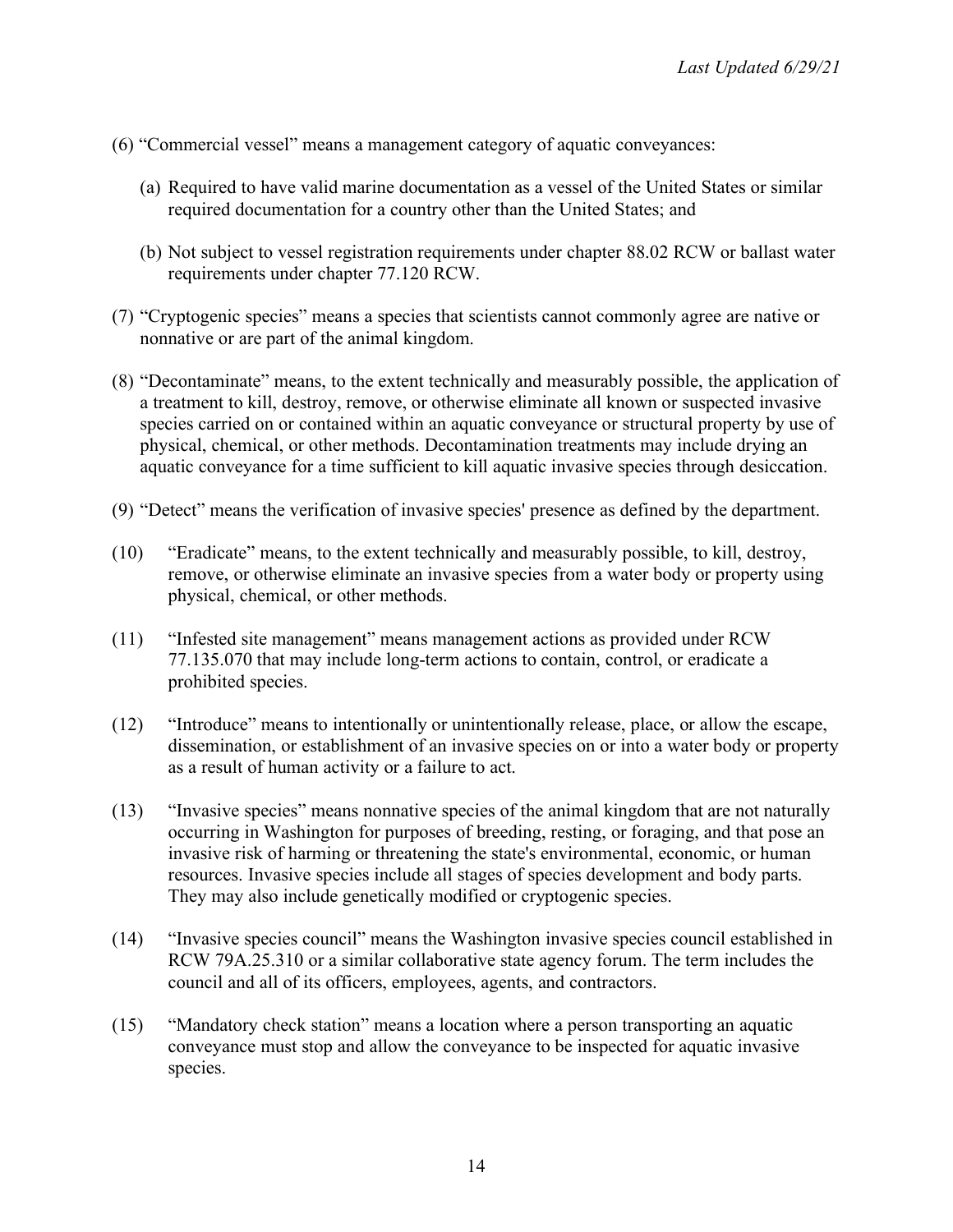- (16) "Possess" means to have authority over the use of an invasive species or use of an aquatic conveyance that may carry or contain an invasive species. For the purposes of this subsection, "authority over" includes the ability to intentionally or unintentionally hold, import, export, transport, purchase, sell, barter, distribute, or propagate an invasive species.
- (17) "Prohibited species" means a classification category of nonnative species as provided in RCW 77.135.030.
- (18) "Property" means both real and personal property.
- (19) "Quarantine declaration" means a management action as provided under RCW 77.135.050 involving the prohibition or conditioning of the movement of aquatic conveyances and waters from a place or an area that is likely to contain a prohibited species.
- (20) "Rapid response" means expedited management actions as provided under RCW 77.135.060 triggered when invasive species are detected, for the time-sensitive purpose of containing or eradicating the species before it spreads or becomes further established.
- (21) "Raw water" means water from a water body and held on or within property. "Raw water" does not include water from precipitation that is captured in a conveyance, structure, or depression that is not otherwise intended to function as a water body, or water from a potable water supply system, unless the water contains visible aquatic organisms.
- (22) "Registered vessel" means a management category of aquatic conveyances required to register as vessels under RCW 88.02.550 or similar requirements for a state other than Washington or a country other than the United States.
- (23) "Regulated species" means a classification category of nonnative species as provided in RCW 77.135.030.
- (24) "Seaplane" means a management category of aquatic conveyances capable of landing on or taking off from water and required to register as an aircraft under RCW 47.68.250 or similar registration in a state other than Washington or a country other than the United States.
- (25) "Small vessel" means a management category of aquatic conveyances including every description of vessel on the water used or capable of being used as a means of transportation on the water, except:
	- (a) Inner tubes, air mattresses, sailboards, and small rafts or flotation devices or toys customarily used by swimmers;
	- (b) Vessels meeting registration requirements under chapter 88.02 RCW; and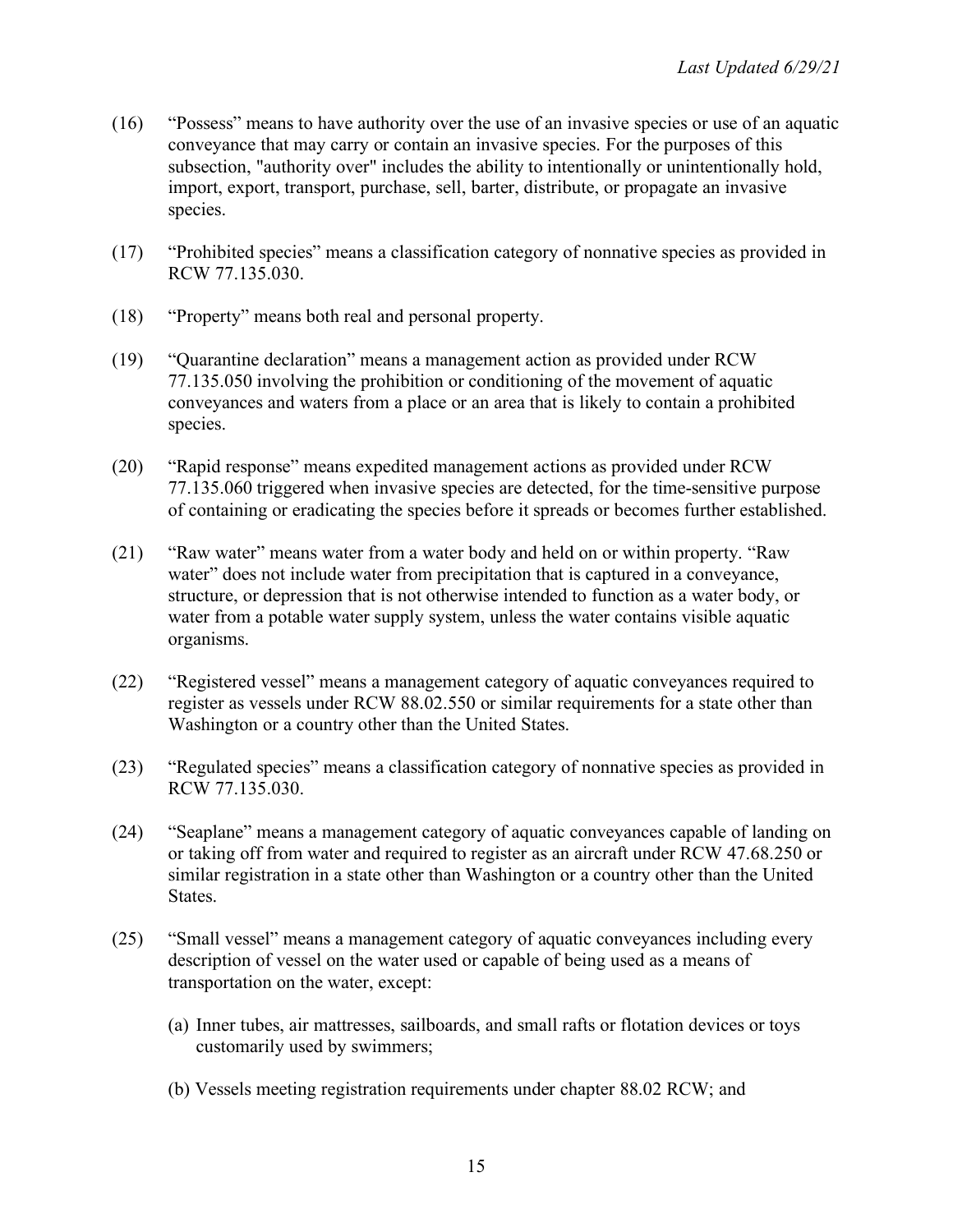(c) Seaplanes.

(26) "Water body" means an area that carries or contains a collection of water, regardless of whether the feature carrying or containing the water is natural or nonnatural. Examples include basins, bays, coves, streams, rivers, springs, lakes, wetlands, reservoirs, ponds, tanks, irrigation canals, and ditches.

## **§ 77.135.020. Department is lead agency for managing invasive species--Responsibilities-- Limitation of chapter**

(1) The department is the lead agency for managing invasive species of the animal kingdom statewide. This lead responsibility excludes pests, domesticated animals, or livestock managed by the department of agriculture under Titles 15, 16, and 17 RCW, forest invasive insect and disease species managed by the department of natural resources under Title 76 RCW, and mosquito and algae control and shellfish sanitation managed by the department of health under Titles 69, 70, and 90 RCW.

(2) Subject to the availability of funding for these specific purposes, the department may:

(a) Develop and implement integrated invasive species management actions and programs authorized by this chapter, including rapid response, early detection and monitoring, prevention, containment, control, eradication, and enforcement;

(b) Establish and maintain an invasive species outreach and education program, in coordination with the Washington invasive species council, that covers public, commercial, and professional pathways and interests;

(c) Align management classifications, standards, and enforcement provisions by rule with regional, national, and international standards and enforcement provisions;

(d) Manage invasive species to support the preservation of native species, salmon recovery, and the overall protection of threatened or endangered species;

(e) Participate in local, state, regional, national, and international efforts regarding invasive species to support the intent of this chapter;

(f) Provide technical assistance or other support to tribes, federal agencies, local governments, and private groups to promote an informed public and assist the department in meeting the intent of this chapter;

(g) Enter into partnerships, cooperative agreements, and state or interstate compacts as necessary to accomplish the intent of this chapter;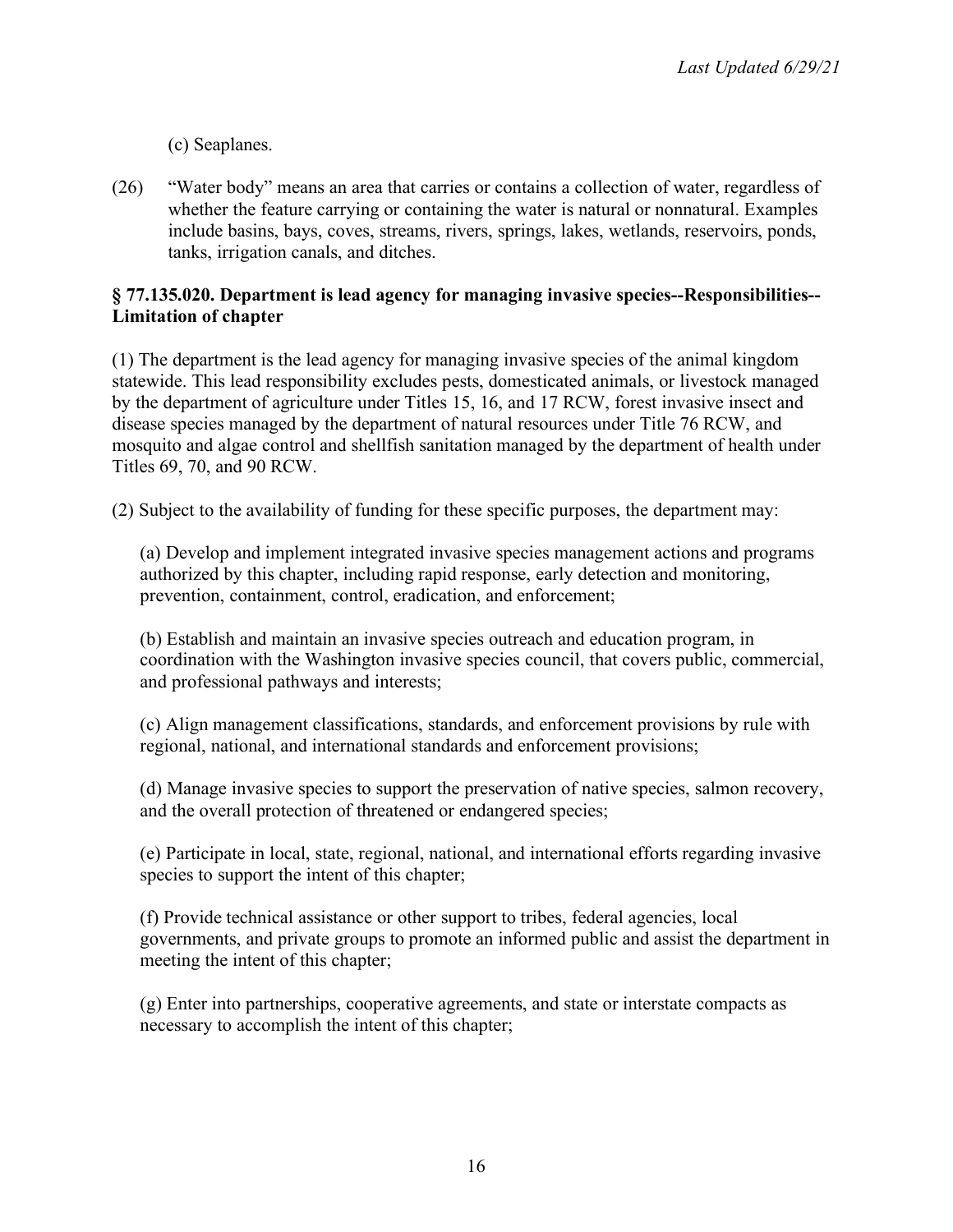(h) Research and develop invasive species management tools, including standard methods for decontaminating aquatic conveyances and controlling or eradicating invasive species from water bodies and properties;

(i) Post invasive species signs and information at port districts, privately or publicly owned marinas, state parks, and all boat launches owned or leased by state agencies or political subdivisions; and

(j) Adopt rules as needed to implement the provisions of this chapter.

(3) The department may delegate selected and clearly identified elements of its authorities and duties to another agency of the state with appropriate expertise or administrative capacity upon cooperative agreement with that agency. This delegation may include provisions of funding for implementation of the delegations. The department retains primary authority and responsibility for all requirements of this chapter unless otherwise directed in this chapter.

(4) This chapter does not apply to the possession or introduction of nonnative aquatic animal species by:

(a) Ballast water held or discharged by vessels regulated under chapter 77.120 RCW; or

(b) Private sector aquaculture operations, transfers, or conveyances regulated under chapter 77.115 RCW.

(5) This chapter does not preempt or replace other department species classification systems or other management requirements under this title. However, the department must streamline invasive species requirements under this chapter into existing permits and cooperative agreements as possible.

# **§ 77.135.030. Classification of species--Rules**

(1) The department, in consultation with the invasive species council, may classify or reclassify and list by rule nonnative aquatic animal species as prohibited level 1, level 2, or level 3, based on the degree of invasive risk, the type of management action required, and resources available to conduct the management action.

(a) Species classified as prohibited level 1 pose a high invasive risk and are a priority for prevention and expedited rapid response management actions.

(b) Species classified as prohibited level 2 pose a high invasive risk and are a priority for long-term infested site management actions.

(c) Species classified as prohibited level 3 pose a moderate to high invasive risk and may be appropriate for prevention, rapid response, or other prohibited species management plan actions by the department, another agency, a local government, tribes, or the public.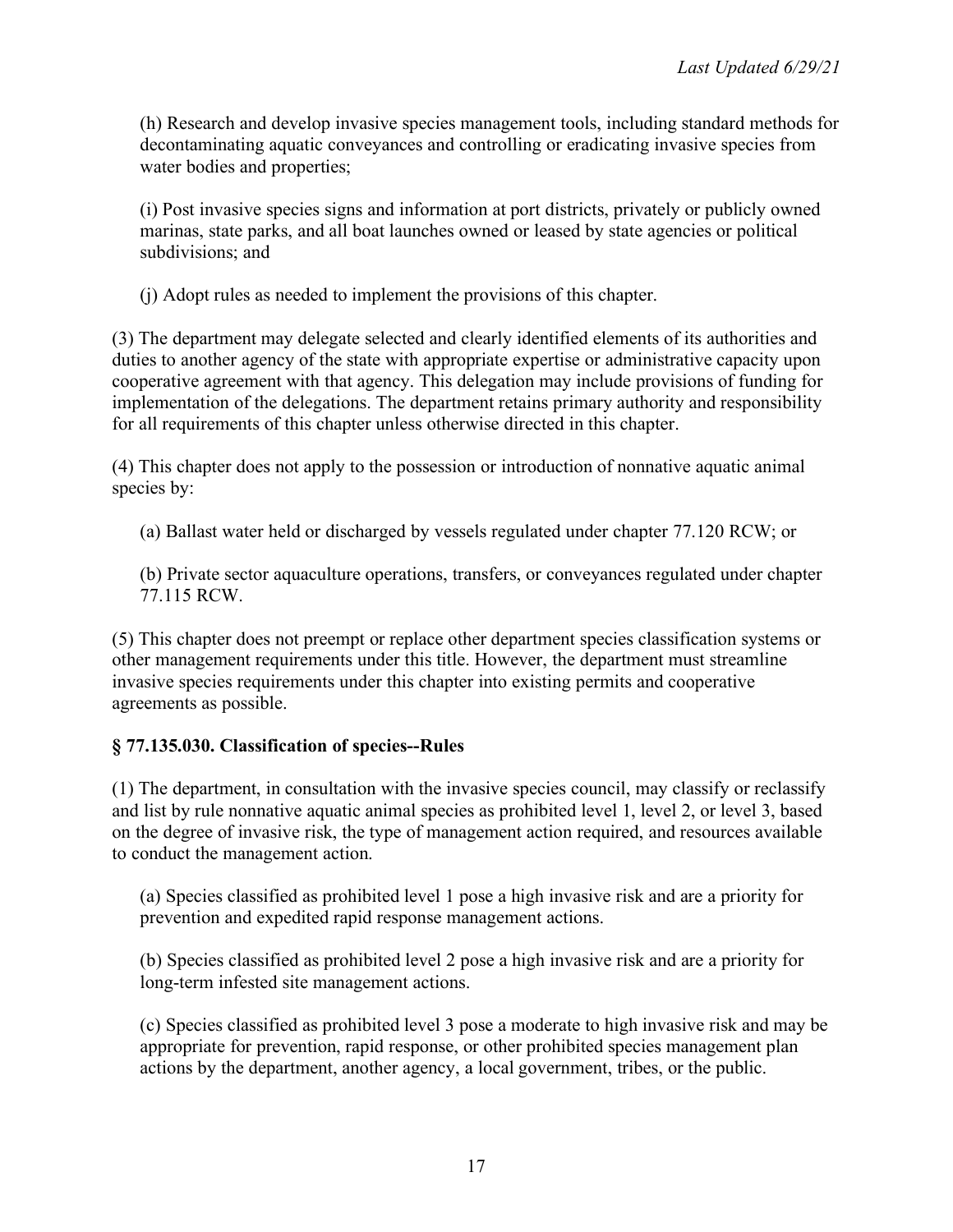(2) The department, in consultation with the invasive species council, may classify and list by rule regulated type A species. This classification is used for nonnative aquatic animal species that pose a low to moderate invasive risk that can be managed based on intended use or geographic scope of introduction, have a beneficial use, and are a priority for department-led or department-approved management of the species' beneficial use and invasive risks.

(3) Nonnative aquatic animal species not classified as prohibited level 1, level 2, or level 3 under subsection (1) of this section, or as regulated type A species under subsection (2) of this section, are automatically managed statewide as regulated type B species or regulated type C species and do not require listing by rule.

(a) Species managed as regulated type B pose a low or unknown invasive risk and are possessed for personal or commercial purposes, such as for aquariums, live food markets, or as nondomesticated pets.

(b) Species managed as regulated type C pose a low or unknown invasive risk and include all other species that do not meet the criteria for management as a regulated type B invasive species.

(4) Classification of prohibited and regulated species:

(a) May be by individual species or larger taxonomic groups up to the family name;

(b) Must align, as practical and appropriate, with regional and national classification levels;

(c) Must be statewide unless otherwise designated by a water body, property, or other geographic region or area; and

(d) May define general possession and introduction conditions acceptable under department authorization, a permit, or as otherwise provided by rule.

(5) Prior to or at the time of classifying species by rule as prohibited or regulated under subsections (1) and (2) of this section, the department, in consultation with the invasive species council, must adopt rules establishing standards for determining invasive risk levels and criteria for determining beneficial use that take into consideration environmental impacts, and especially effects on the preservation of native species, salmon recovery, and threatened or endangered species.

# **§ 77.135.040. Prohibited and regulated species--Required authorization**

(1) Prohibited level 1, level 2, and level 3 species may not be possessed, introduced on or into a water body or property, or trafficked, without department authorization, a permit, or as otherwise provided by rule.

(2) Regulated type A, type B, and type C species may not be introduced on or into a water body or property without department authorization, a permit, or as otherwise provided by rule.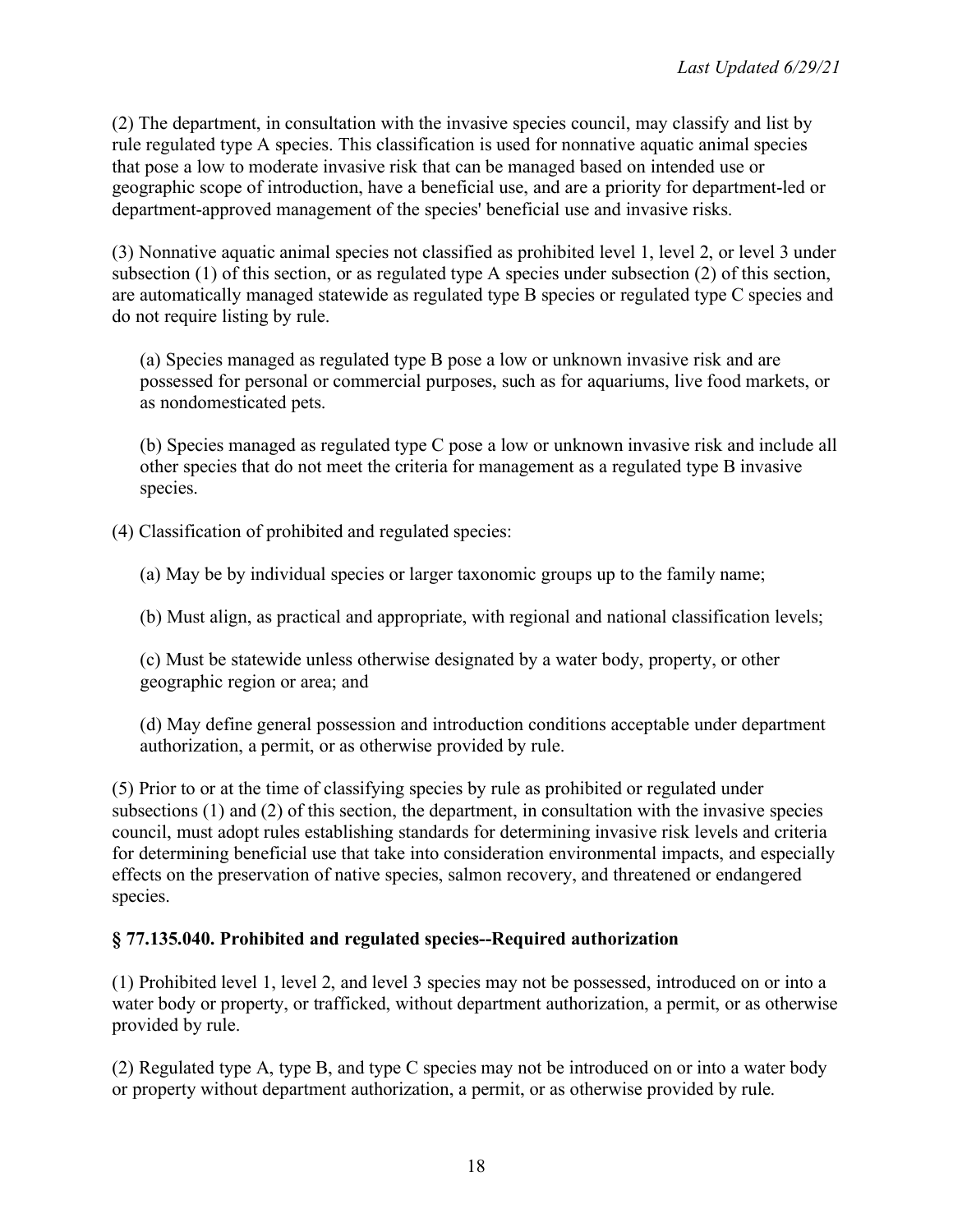(3) Regulated type B species, when being actively used for commercial purposes, must be readily and clearly identified in writing by taxonomic species name or subspecies name to distinguish the subspecies from another prohibited species or a regulated type A species. Nothing in this section precludes using additional descriptive language or trade names to describe regulated type B species as long as the labeling requirements of this section are met.

# **§ 77.135.050. Department-declared quarantine**

(1) If the department determines it is necessary to protect the environmental, economic, or human health interests of the state from the threat of a prohibited level 1 or level 2 species, the department may declare a quarantine against a water body, property, or region within the state. The department may prohibit or condition the movement of aquatic conveyances and waters from such a quarantined place or area that are likely to contain a prohibited species.

(2) A quarantine declaration under this section may be implemented separately or in conjunction with rapid response management actions under RCW 77.135.060 and infested site management actions under RCW 77.135.070 in a manner and for a duration necessary to protect the interests of the state from the threat of a prohibited level 1 or level 2 species. A quarantine declaration must include:

(a) The reasons for the action including the prohibited level 1 or level 2 species triggering the quarantine;

- (b) The boundaries of the area affected;
- (c) The action timeline;

(d) Types of aquatic conveyances and waters affected by the quarantine and any prohibition or conditions on the movement of those aquatic conveyances and waters from the quarantine area; and

(e) Inspection and decontamination requirements for aquatic conveyances.

# **§ 77.135.060. Rapid response management actions**

(1) The department may implement rapid response management actions where a prohibited level 1 species is detected in or on a water body or property. Rapid response management actions may: Include expedited actions to contain, control, or eradicate the prohibited species; and, if applicable, be implemented in conjunction with a quarantine declaration. Rapid response management actions must be terminated by the department when it determines that the targeted prohibited level 1 species are:

- (a) Eradicated;
- (b) Contained or controlled without need for further management actions;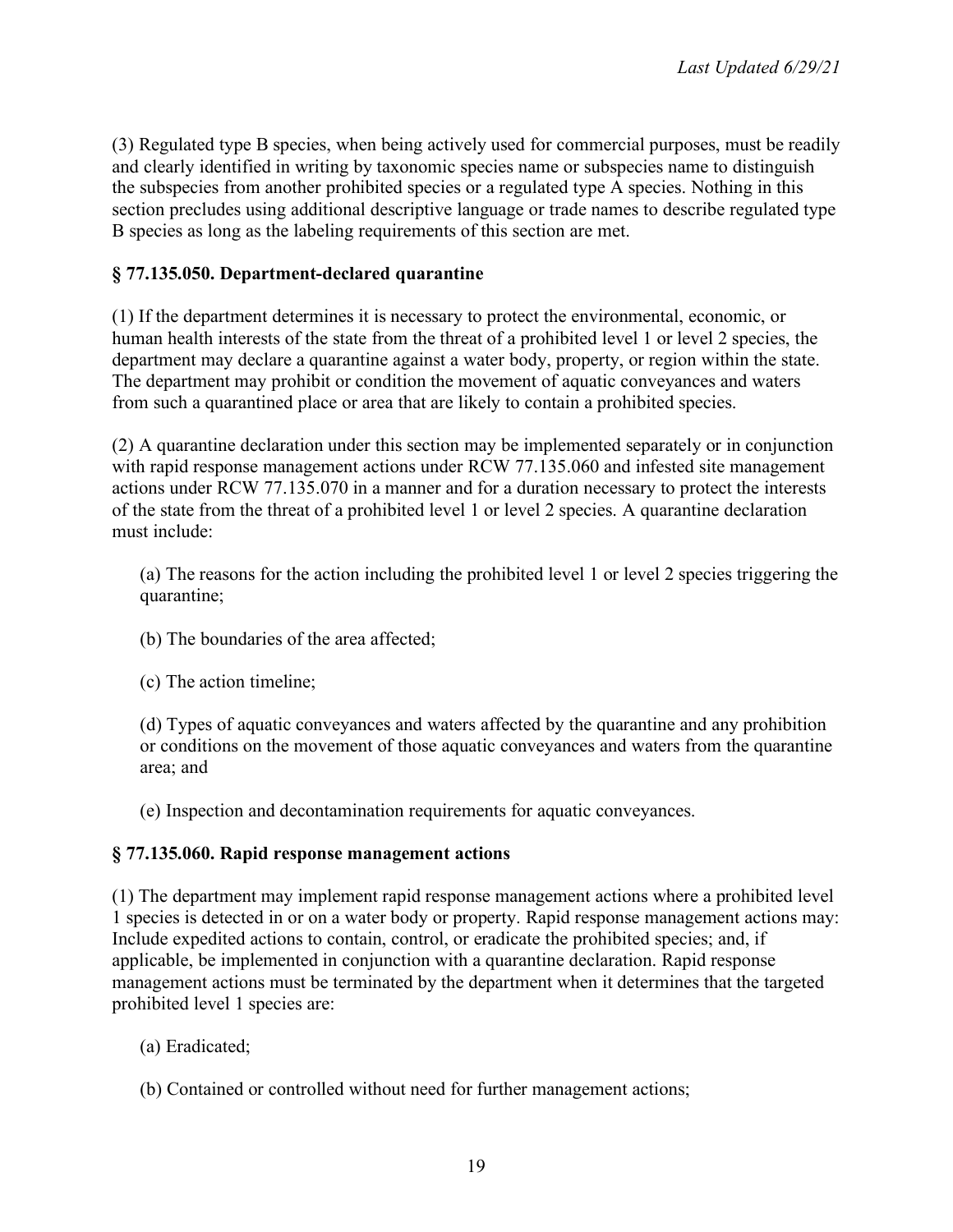(c) Reclassified for that water body; or

(d) Being managed under infested site management actions pursuant to RCW 77.135.070.

(2) If a rapid response management action exceeds seven days, the department may implement an incident command system for rapid response management including scope, duration, and types of actions and to support mutual assistance and cooperation between the department and other affected state and federal agencies, tribes, local governments, and private water body or property owners. The purpose of this system is to coordinate a rapid, effective, and efficient response to contain, control, and eradicate if feasible, a prohibited level 1 species. Mutual assistance and coordination by other state agencies is especially important to assist the department in expediting necessary state and federal environmental permits.

(3) The department may enter into cooperative agreements with national, regional, state, and local rapid response management action partners to establish incident command system structures, secure or prepare submission-ready environmental permits, and identify mutual assistance commitments in preparation for potential future actions.

(4) The department may perform simulated rapid response exercises, testing, or other training activities to prepare for future rapid response management actions.

(5) In implementing rapid response management actions, the department may enter upon property consistent with the process established under RCW 77.135.170.

### **§ 77.135.070. Infested site management actions**

(1) The department may implement infested site management actions where a prohibited level 2 species is detected in or on a water body or property. Infested site management actions may: Include long-term actions to contain, control, or eradicate the prohibited species; and, if applicable, be implemented in conjunction with a quarantine declaration. Infested site management actions must be terminated by the department when it determines that the targeted prohibited level 2 species are:

- (a) Eradicated;
- (b) Contained or controlled without need for further management actions; or
- (c) Reclassified for that water body.

(2) The department must consult with affected state and federal agencies, tribes, local governments, and private water body or property owners prior to implementing infested site management actions. The purpose of the consultation is to support mutual assistance and cooperation in providing an effective and efficient response to contain, control, and eradicate, if feasible, a prohibited level 2 species.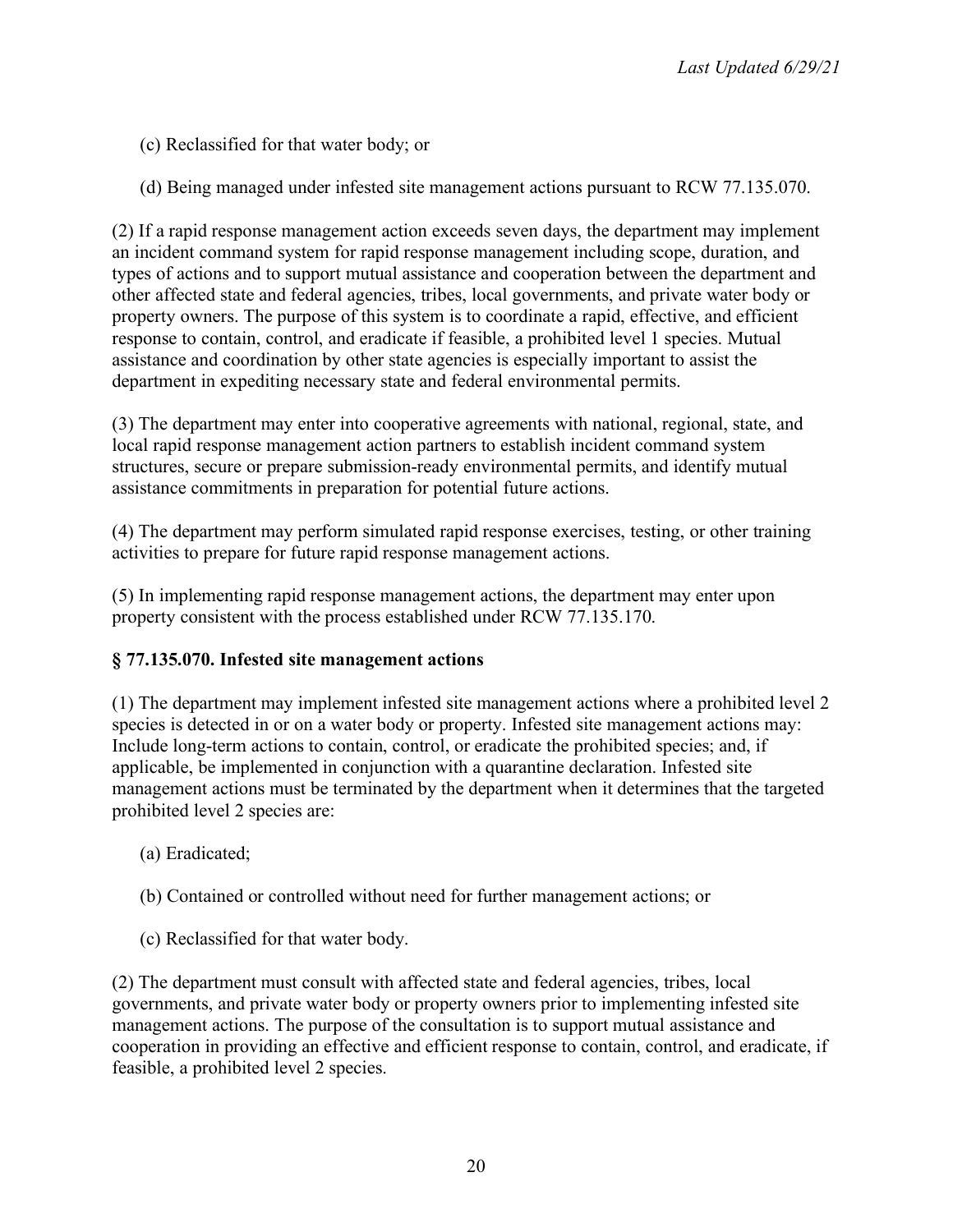(3) The department may enter into cooperative agreements with national, regional, state, and local infested site management action partners to establish management responsibilities, secure or prepare submission-ready environmental permits, and identify mutual assistance commitments.

(4) In implementing infested site management actions, the department may enter upon property consistent with the process established under RCW 77.135.170.

## **§ 77.135.080. Implementation of department's duties--Department is lead agency--Notice**

(1) To the extent possible, the department's quarantine declarations under RCW 77.135.050, rapid response management actions under RCW 77.135.060, and infested site management actions under RCW 77.135.070 must be implemented in a manner best suited to contain, control, and eradicate prohibited level 1 and level 2 species while protecting human safety, minimizing adverse environmental impacts to a water body or property, and minimizing adverse economic impacts to owners of an affected water body or property.

(2) The department is the lead agency for quarantine declarations, rapid response, and infested site management actions. Where the infested water body is subject to tribal, federal, or other sovereign jurisdiction, the department:

(a) Must consult with appropriate federal agencies, tribal governments, other states, and Canadian government entities to develop and implement coordinated management actions on affected water bodies under shared jurisdiction;

(b) May assist in infested site management actions where these actions may prevent the spread of prohibited species into state water bodies; and

(c) May assist other states and Canadian government entities, in the Columbia river basin, in management actions on affected water bodies outside of the state where these actions may prevent the spread of the species into state water bodies.

(3) (a) The department must provide notice of quarantine declarations, rapid response, and infested site management actions to owners of an affected water body or property. Notice may be provided by any reasonable means, such as in person, by United States postal service, by publication in a local newspaper, by electronic publication including social media or postings on the department's public web site, or by posting signs at the water body.

(b) The department must provide updates to owners of an affected water body or property based on management action type as follows:

(i) Every seven days for a rapid response management action and, if applicable, a quarantine declaration implemented in conjunction with a rapid response management action;

(ii) Every six months for a separate quarantine declaration;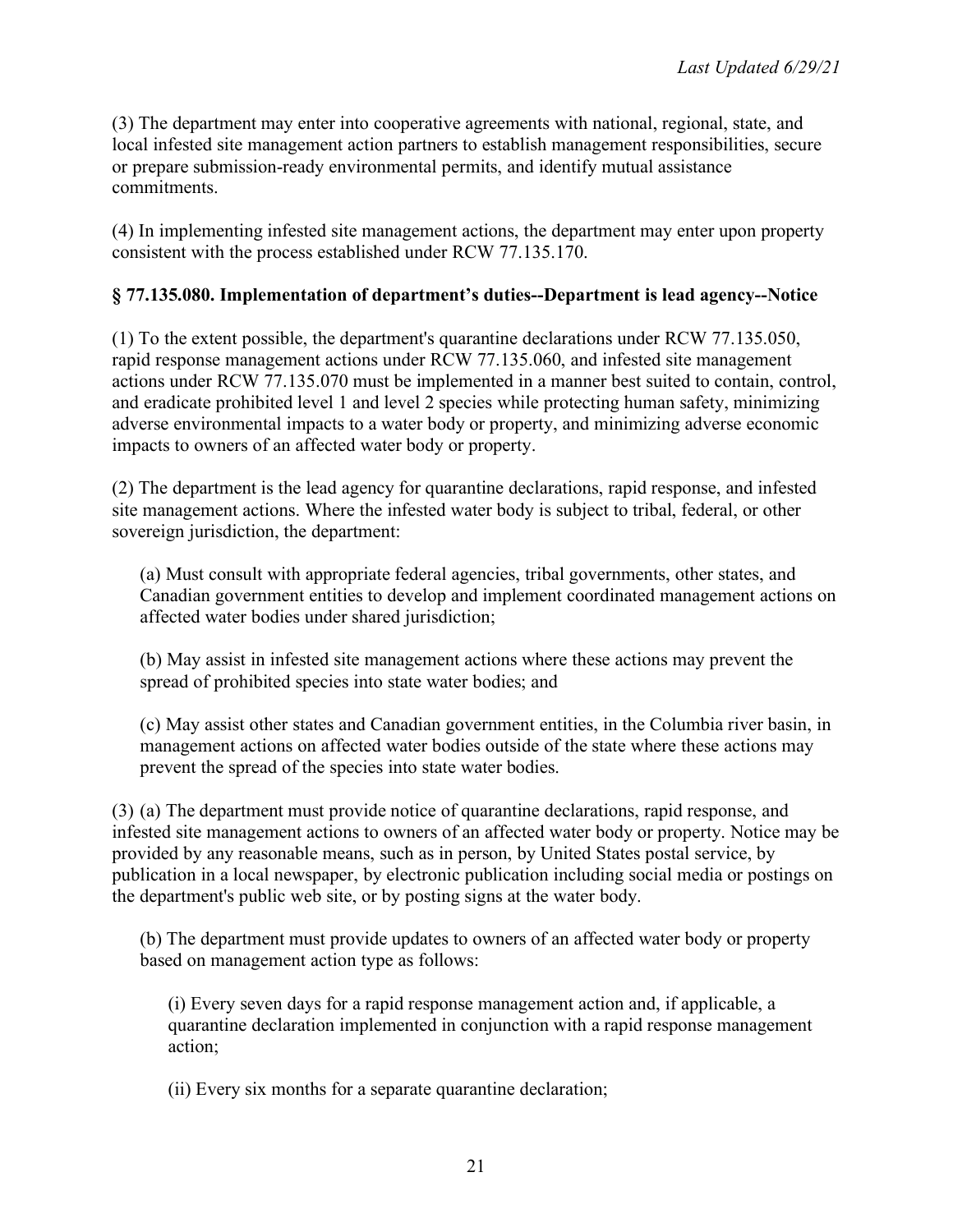(iii) Annually for the duration of an infested site management action and, if applicable, a quarantine declaration implemented in conjunction with an infested site management action; and

(iv) A final update at the conclusion of any management action.

(c) In addition to owners of an affected water body or property, the department must provide notice of a quarantine declaration to members of the public by any reasonable means for an area subject to a quarantine declaration, such as by publication in a local newspaper, by electronic publication including social media or postings on the department's public web site, or by posting signs at the water body. The department must provide updates at reasonable intervals and a final update at the conclusion of the quarantine declaration.

(4) The department must publicly list those water bodies or portions of water bodies in which a prohibited level 1 or level 2 species has been detected. The department may list those areas in which a prohibited level 3 species has been detected.

(5) When posting signs at a water body or property where a prohibited species has been detected, the department must consult with owners of the affected water body or property regarding placement of those signs.

## **§ 77.135.090. Emergency measures**

(1) If the director finds that there exists an imminent danger of a prohibited level 1 or level 2 species detection that seriously endangers or threatens the environment, economy, human health, or well-being of the state of Washington, the director must ask the governor to order, under RCW 43.06.010(14), emergency measures to prevent or abate the prohibited species. The director's findings must contain an evaluation of the effect of the emergency measures on environmental factors such as fish listed under the endangered species act, economic factors such as public and private access, human health factors such as water quality, or well-being factors such as cultural resources.

(2) If an emergency is declared pursuant to RCW 43.06.010(14), the director may consult with the invasive species council to advise the governor on emergency measures necessary under RCW 43.06.010(14) and this section, and make subsequent recommendations to the governor. The invasive species council must involve owners of the affected water body or property, state and local governments, federal agencies, tribes, public health interests, technical service providers, and environmental organizations, as appropriate.

(3) Upon the governor's approval of emergency measures, the director may implement these measures to prevent, contain, control, or eradicate invasive species that are the subject of the emergency order, notwithstanding the provisions of chapter 15.58 or 17.21 RCW or any other statute. These measures, after evaluation of all other alternatives, may include the surface and aerial application of pesticides.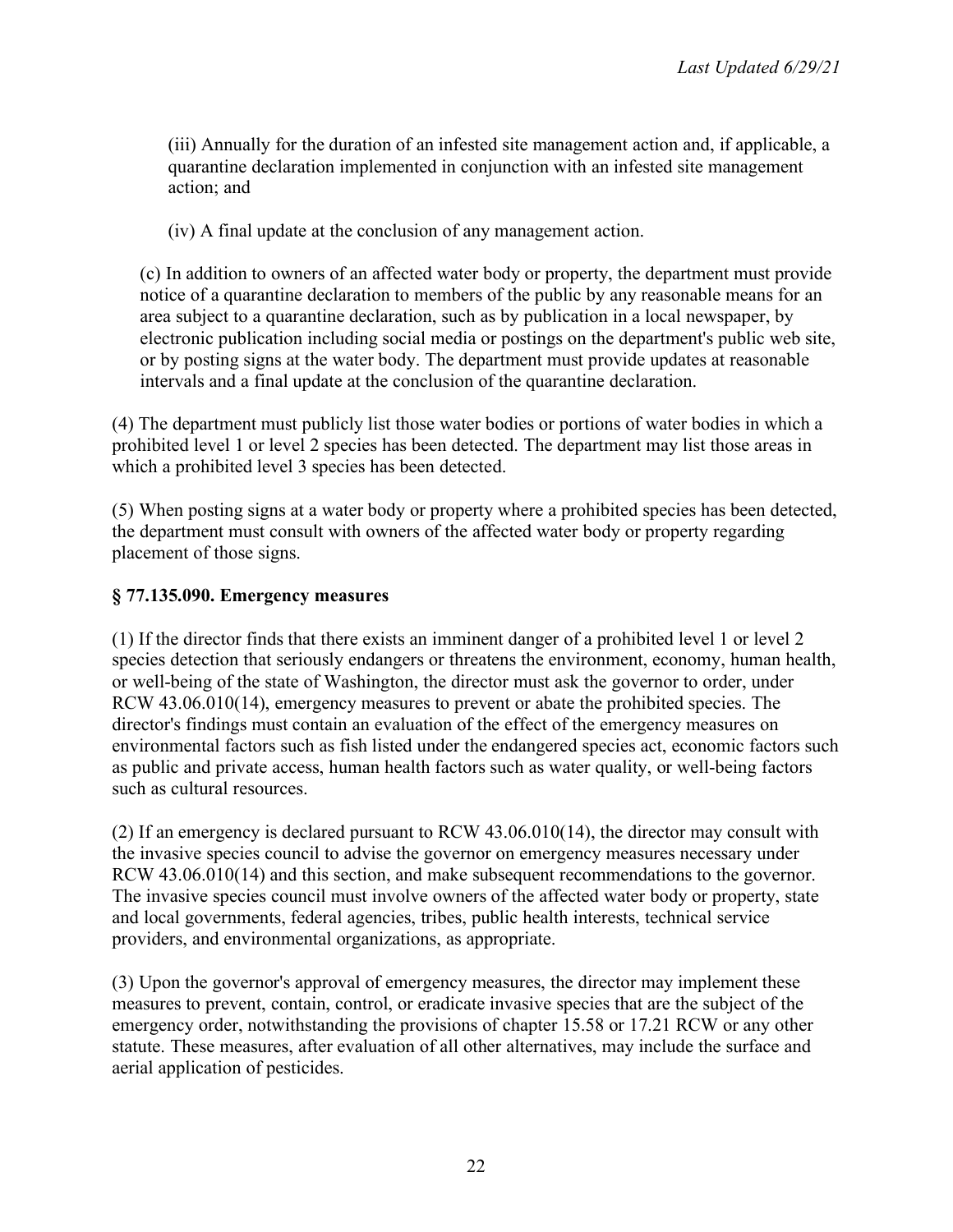(4) The director must continually evaluate the effects of the emergency measures and report these to the governor at intervals of not less than ten days. The director must immediately advise the governor if the director finds that the emergency no longer exists or if certain emergency measures should be discontinued.

## **§ 77.135.100. Aquatic conveyance--Certificate of inspection--Adoption of rules**

(1) A person in possession of an aquatic conveyance who enters Washington by road, air, or water is required to have a certificate of inspection. A person must provide this certificate of inspection upon request by a fish and wildlife officer or ex officio fish and wildlife officer.

(2) The department must adopt rules to implement this section including:

(a) Types of aquatic conveyances required to have a certificate of inspection;

(b) Allowable certificate of inspection forms including passport type systems and integration with existing similar permits;

(c) Situations when authorization can be obtained for transporting an aquatic conveyance not meeting inspection requirements to a specified location within the state where certificate of inspection requirements can be provided; and

(d) Situations where aquatic conveyances are using shared boundary waters of the state, such as portions of the Columbia river, lake Osoyoos, and the Puget Sound.

### **§ 77.135.110. Aquatic conveyance--Clean and drain requirements--Enforcement--Adoption of rules**

(1) A person in possession of an aquatic conveyance must meet clean and drain requirements after the conveyance's use in or on a water body or property. A certificate of inspection is not needed to meet clean and drain requirements.

(2) A fish and wildlife officer or ex officio fish and wildlife officer may order a person transporting an aquatic conveyance not meeting clean and drain requirements to:

(a) Clean and drain the conveyance at the discovery site, if the department determines there are sufficient resources available; or

(b) Transport the conveyance to a reasonably close location where resources are sufficient to meet the clean and drain requirements.

(3) This section may be enforced immediately on the transportation of aquatic plants by registered vessels, small vessels, seaplanes, and commercial vessels. The department must adopt rules to implement all other aspects of clean and drain requirements, including:

(a) Other types of aquatic conveyances subject to this requirement;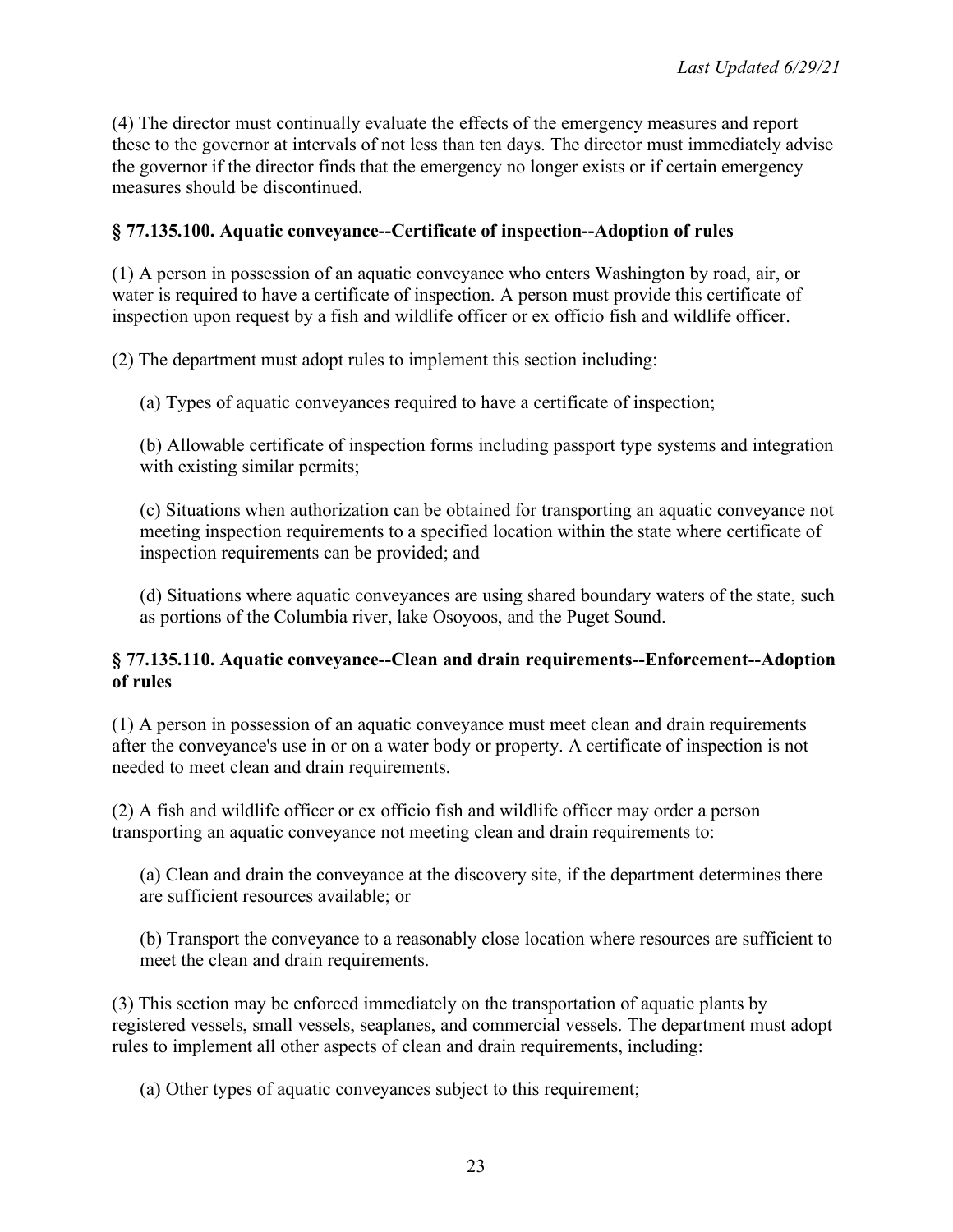(b) When transport of an aquatic conveyance is authorized if clean and drain services are not readily available at the last water body used; and

(c) Exemptions to clean and drain requirements where the department determines there is minimal risk of spreading invasive species.

# **§ 77.135.120. Mandatory check stations**

(1) The department may establish mandatory check stations to inspect aquatic conveyances for clean and drain requirements and aquatic invasive species. The check stations must be operated by at least one fish and wildlife officer, an ex officio fish and wildlife officer in coordination with the department, or department-authorized representative, and must be plainly marked by signs and operated in a safe manner.

(2) Aquatic conveyances required to stop at mandatory check stations include registered vessels, commercial vessels, and small vessels. The department may establish rules governing other types of aquatic conveyances that must stop at mandatory check stations. The rules must provide sufficient guidance so that a person transporting the aquatic conveyance readily understands that he or she is required to stop.

(3) A person who encounters a mandatory check station while transporting an aquatic conveyance must:

(a) Stop at the mandatory check station;

(b) Allow the aquatic conveyance to be inspected for clean and drain requirements and aquatic invasive species;

(c) Follow clean and drain orders if clean and drain requirements are not met pursuant to RCW 77.135.110; and

(d) Follow decontamination orders pursuant to RCW 77.135.130 if an aquatic invasive species is found.

(4) A person who complies with the department directives under this section is exempt from criminal penalties under RCW 77.15.809 and 77.15.811, civil penalties under RCW 77.15.160(4) [*RCW 77.15.160(5), effective Jan. 1, 2018*], and civil forfeiture under RCW 77.15.070, unless the person has a prior conviction for an invasive species violation within the past five years.

### **§ 77.135.130. Decontamination order**

(1) Upon discovery of an aquatic conveyance that carries or contains an aquatic invasive species without department authorization, a permit, or as otherwise provided by rule, a fish and wildlife officer or ex officio fish and wildlife officer may issue a decontamination order: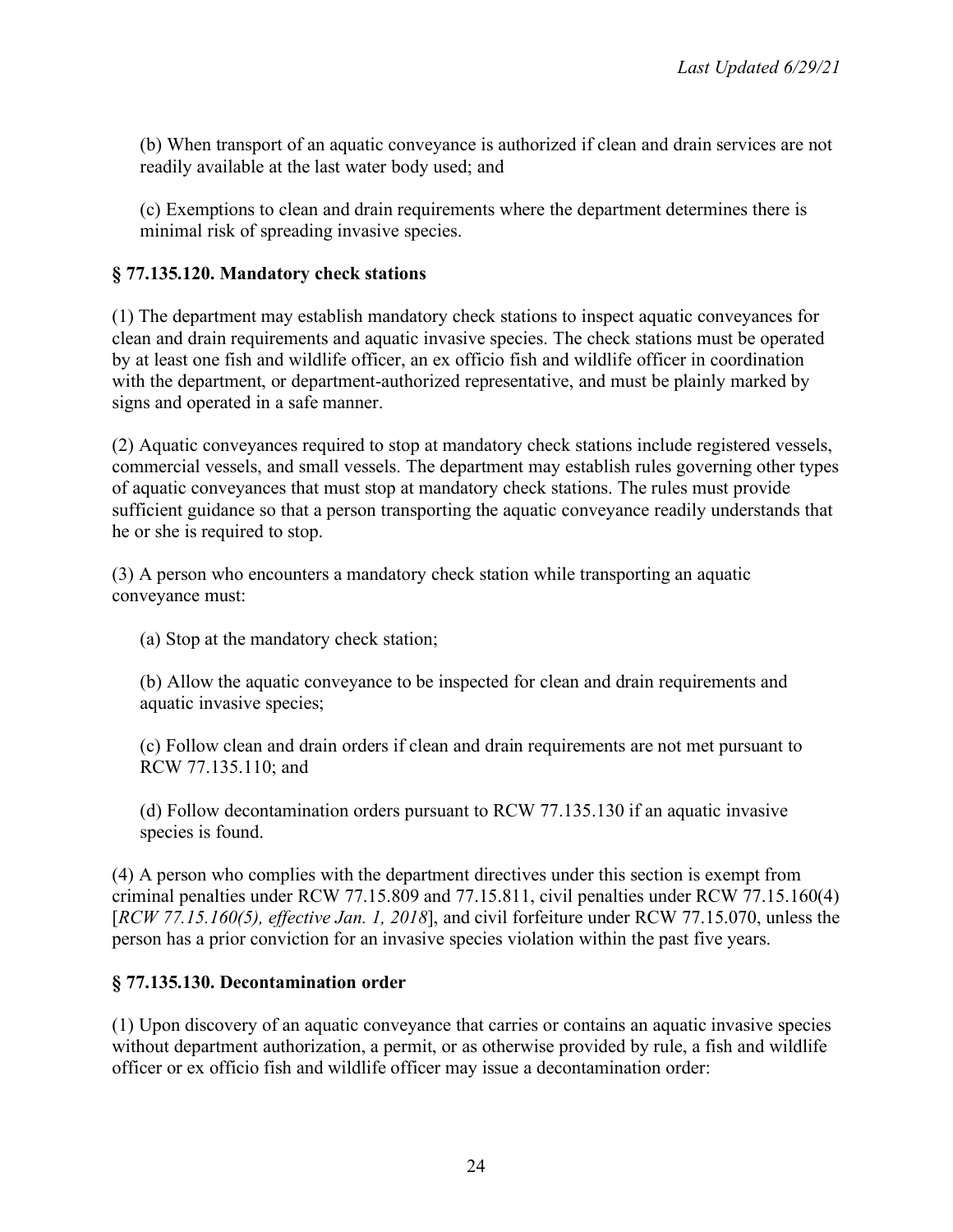(a) Requiring decontamination at the discovery site, if the situation presents a low risk of aquatic invasive species introduction, and sufficient department resources are available at the discovery site;

(b) Prohibiting the launch of the aquatic conveyance in a water body until decontamination is completed and certified, if the situation presents a low risk of aquatic invasive species introduction, and sufficient department resources are not available at the discovery site;

(c) Requiring immediate transport of the conveyance to an approved decontamination station, and prohibiting the launch of the conveyance in a water body until decontamination is completed and certified, if the situation presents a moderate risk of aquatic invasive species introduction, and sufficient department resources are not available at the discovery site; or

(d) Seizing and transporting the aquatic conveyance to an approved decontamination station until decontamination is completed and certified, if the situation presents a high risk of aquatic invasive species introduction, and sufficient department resources are not available at the discovery site.

(2) The person possessing the aquatic conveyance that is subject to orders issued under subsection (1)(b) through (d) of this section must bear any costs for seizure, transportation, or decontamination.

(3) Orders issued under subsection (1)(b) through (d) of this section must be in writing and must include notice of the opportunity for a hearing pursuant to RCW 77.135.140 to determine the validity of the orders.

(4) If a decontamination order is issued under subsection (1)(d) of this section, the department may seize the aquatic conveyance for two working days or a reasonable additional period of time thereafter as needed to meet decontamination requirements. The decontamination period must be based on factors including conveyance size and complexity, type and number of aquatic invasive species present, and decontamination station resource capacity.

(5) If an aquatic conveyance is subject to forfeiture under RCW 77.15.070, the timelines and other provisions under that section apply to the seizure.

(6) Upon decontamination and issuing a certificate of inspection, an aquatic conveyance must be released to the person in possession of the aquatic conveyance at the time the decontamination order was issued, or to the owner of the aquatic conveyance.

# **§ 77.135.140. Person aggrieved or adversely affected by department's action--Hearing**

(1) A person aggrieved or adversely affected by a quarantine declaration under RCW 77.135.050, a rapid response management action under RCW 77.135.060, an infested site management action under RCW 77.135.070, or a decontamination order under RCW 77.135.130 may contest the validity of the department's actions by requesting a hearing in writing within twenty days of the department's actions.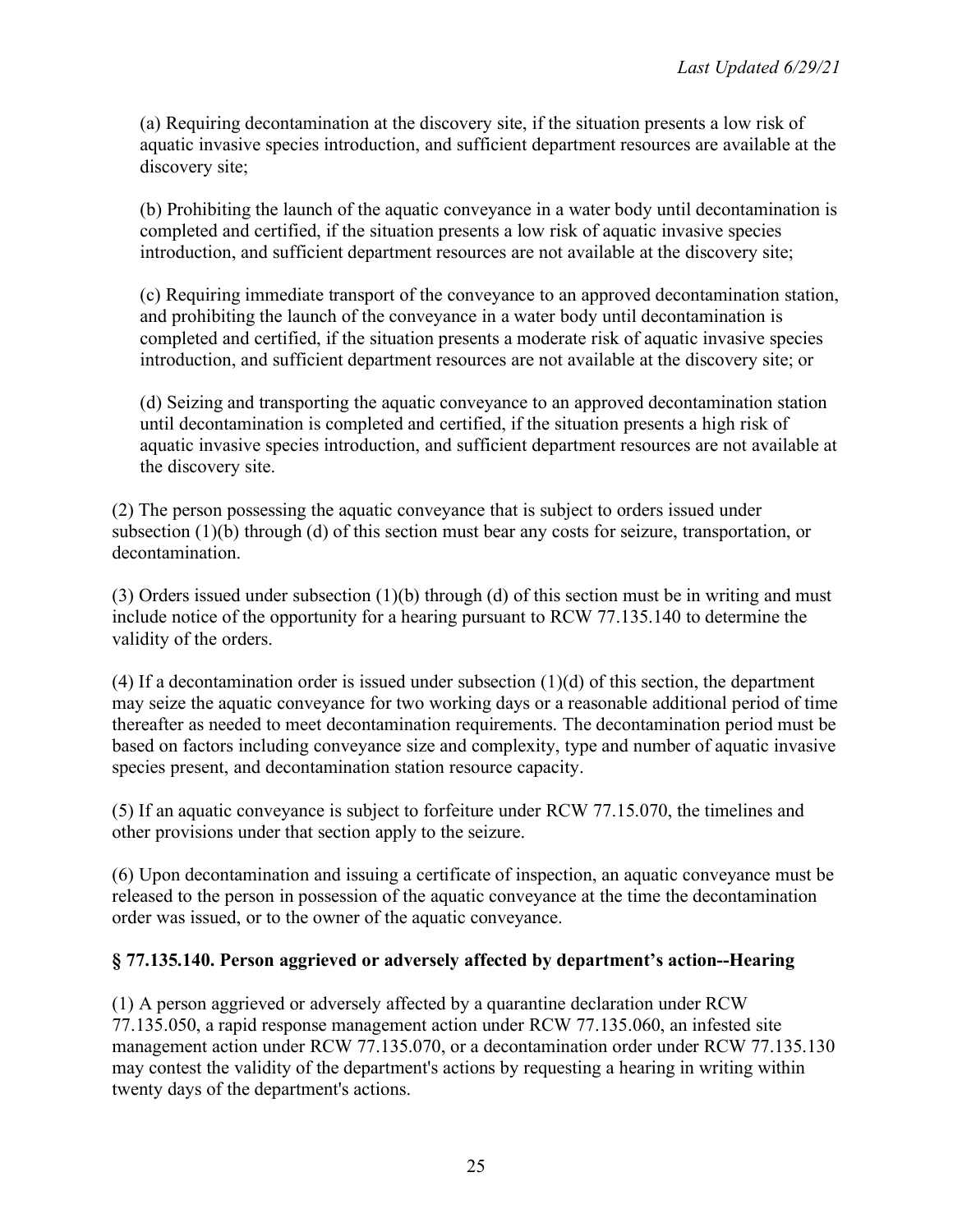(2) Hearings must be conducted pursuant to chapter 34.05 RCW and the burden of demonstrating the invalidity of agency action is on the party asserting invalidity. The hearing may be conducted by the director or the director's designee and may occur telephonically.

(3) A hearing on a decontamination order is limited to the issues of whether decontamination was necessary and the reasonableness of costs assessed for any seizure, transportation, and decontamination. If the person in possession of the aquatic conveyance that was decontaminated prevails at the hearing, the person is entitled to reimbursement by the department for any costs assessed by the department or decontamination station operator for the seizure, transportation, and decontamination. If the department prevails at the hearing, the department is not responsible for and may not reimburse any costs.

## **§ 77.135.150. Aquatic conveyance inspection and decontamination stations--Adoption of rules**

(1) The department may operate aquatic conveyance inspection and decontamination stations statewide for voluntary use by the public or for mandatory use where directed by the department to meet inspection and decontamination requirements of this chapter. Decontamination stations can be part of or separate from inspection stations. Inspection and decontamination stations are separate from commercial vehicle weigh stations operated by the Washington state patrol.

(2) Inspection station staff must inspect aquatic conveyances to determine whether the conveyances carry or contain aquatic invasive species. If an aquatic conveyance is free of aquatic invasive species, then inspection station staff must issue a certificate of inspection. A certificate of inspection is valid until the conveyance's next use in a water body.

(3) If a conveyance carries or contains aquatic invasive species, then inspection station staff must require the conveyance's decontamination before issuing a certificate of inspection. The certificate of inspection is valid until the conveyance's next use in a water body.

(4) The department must identify, in a way that is readily available to the public, the location and contact information for inspection and decontamination stations.

(5) The department must adopt by rule standards for inspection and decontamination that, where practical and appropriate, align with regional, national, and international standards.

# **§ 77.135.160. Department-authorized representatives--Adoption of rules--Fee schedule**

(1) The department may authorize representatives to operate its inspection and decontamination stations and mandatory check stations. Department-authorized representatives may be department volunteers, other law enforcement agencies, or independent businesses.

(2) The department must adopt rules governing the types of services that department-authorized representatives may perform under this chapter.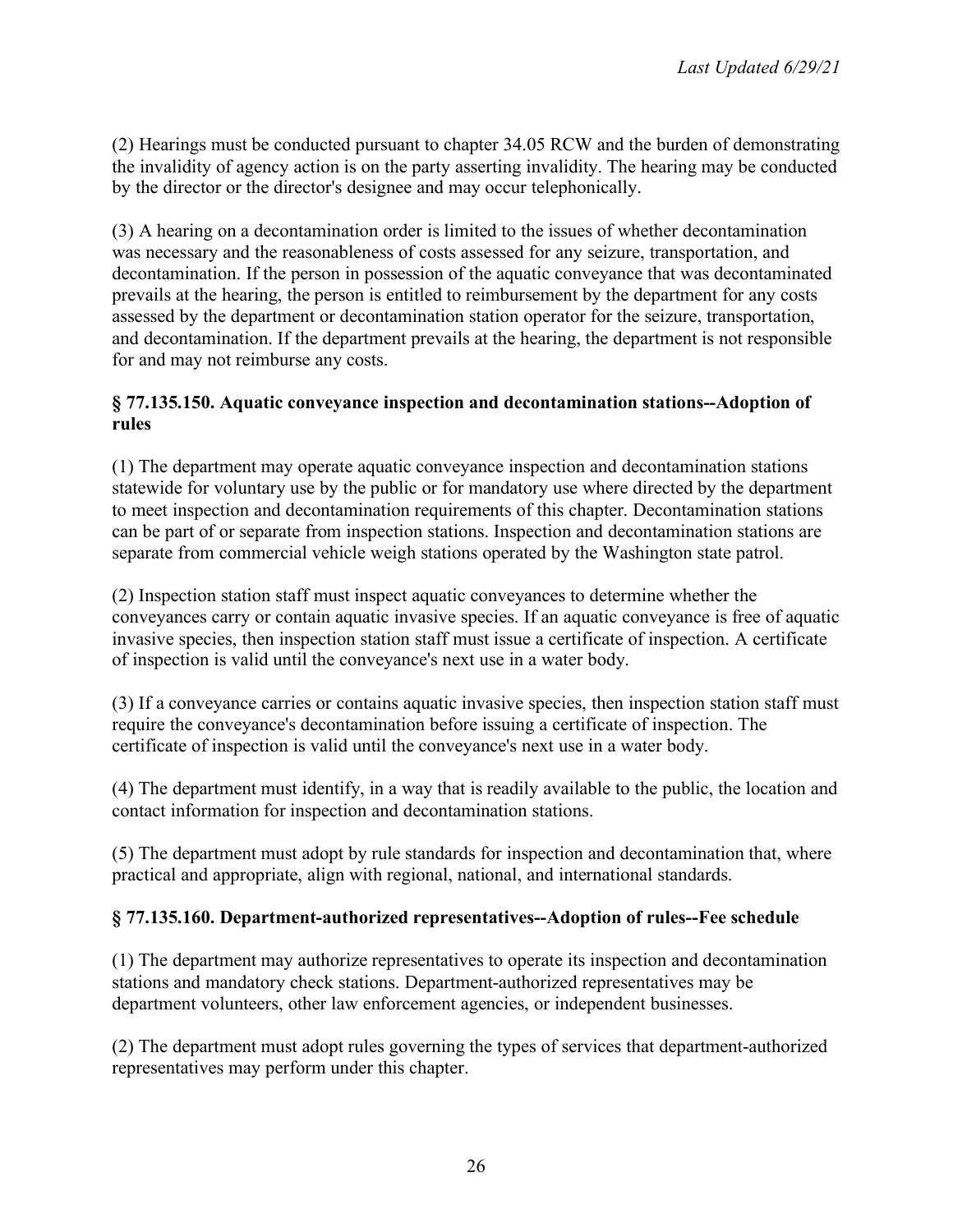(3) Department-authorized representatives must have official identification, training, and administrative capacity to fulfill their responsibilities under this section.

(4) By December 1, 2018, the department must provide the legislature with recommendations for a fee schedule that department-authorized representatives may charge users whose aquatic conveyances receive inspection and decontamination services.

## **§ 77.135.170. Department's authority to enter upon property/water body--Notification-- Application, issuance of warrant**

(1) The department may enter upon a property or water body at any reasonable time for the purpose of administering this chapter, including inspecting and decontaminating aquatic conveyances, collecting invasive species samples, implementing rapid response management actions or infested site management actions, and containing, controlling, or eradicating invasive species.

(2) Prior to entering the property or water body, the department shall make a reasonable attempt to notify the owner of the property or water body as to the purpose and need for the entry. Should the department be denied access to any property or water body where access is sought for the purposes set forth in this chapter, the department may apply to any court of competent jurisdiction for a warrant authorizing access to the property.

(3) Upon such an application, the court may issue the warrant for the purposes requested where the court finds reasonable cause to believe it is necessary to achieve the purposes of this chapter.

# **§ 77.135.180. Chapter must be liberally construed**

The provisions of this chapter must be liberally construed to carry out the intent of the legislature.

# **§ 77.135.200. Aquatic invasive species management account.**

The aquatic invasive species management account is created in the state treasury. All receipts directed to the account from RCW 88.02.640 and 77.135.230, as well as legislative appropriations, gifts, donations, fees, and penalties received by the department for aquatic invasive species management, must be deposited into the account. Moneys in the account may be used only after appropriation. Expenditures from the account may only be used to implement aquatic invasive species-related provisions under this title.

## **§ 77.135.210. Aquatic invasive species prevention permit—Operators of vessels and aquatic conveyances.**

(1) The department may issue aquatic invasive species prevention permits to operators of vessels and aquatic conveyances.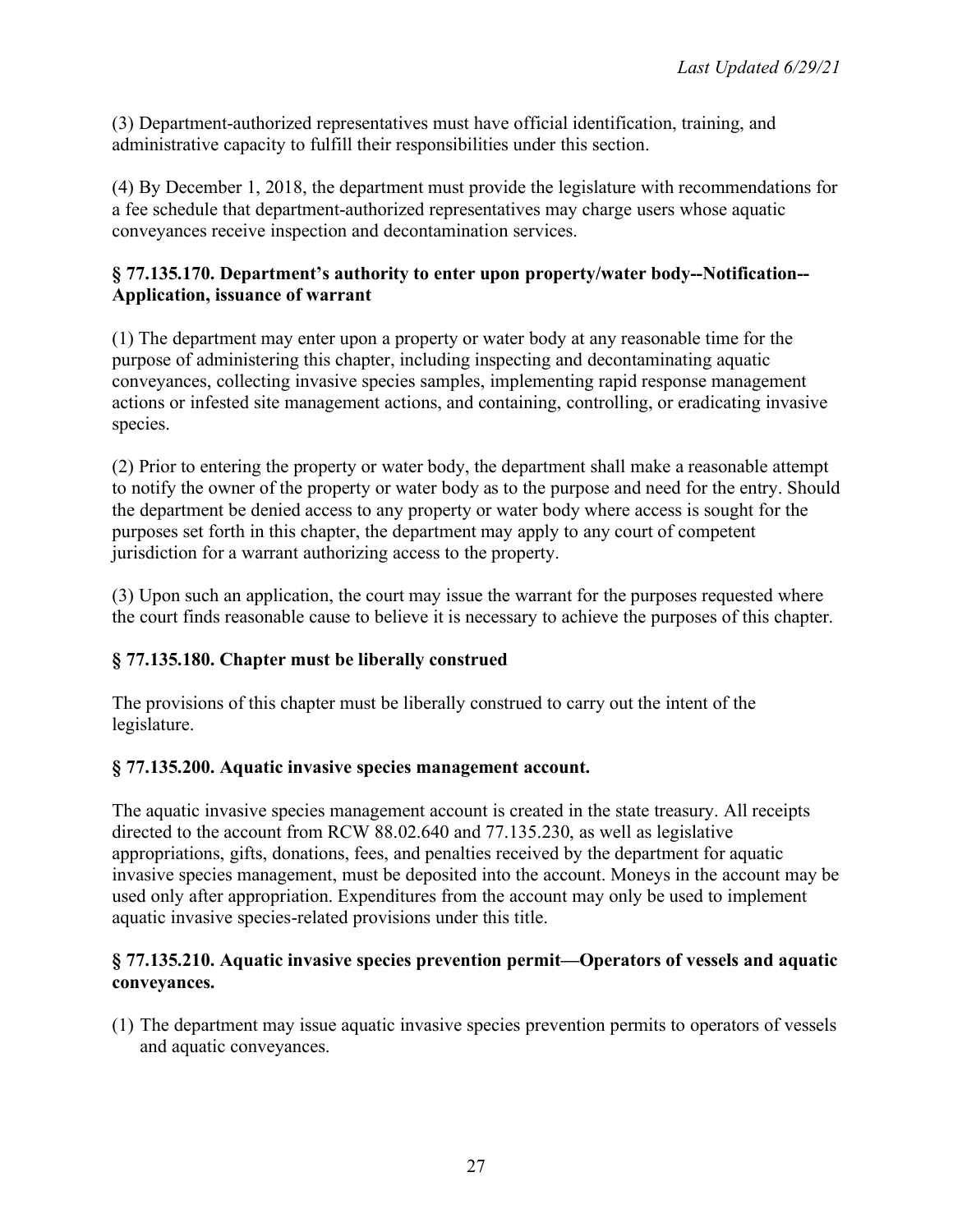- (2) A person must obtain a Washington state aquatic invasive species prevention permit for each seaplane or vessel registered in another state, before placing or operating such a vessel or seaplane on any water body in the state.
- (3) The valid aquatic invasive species prevention permit must be present and readily available for inspection by a fish and wildlife officer or ex officio fish and wildlife officer at the location where the vessel or seaplane is placed or operated.
- (4) Aquatic invasive species prevention permits for conveyances listed in subsection (2) of this section are not transferable.

## **§ 77.135.220 Aquatic invasive species prevention permits—Commercial transporters and aquatic conveyances.**

- (1) The department may issue aquatic invasive species prevention permits to commercial transporters of vessels and aquatic conveyances.
- (2) A person must obtain a Washington state aquatic invasive species prevention permit before commercially transporting into or through the state one or more of the following conveyances that have previously been placed or operated in the waters of any state or country: (a) a small vessel; (b) a registered vessel; (c) a seaplane; or (d) a commercial vessel.
- (3) The valid aquatic invasive species prevention permit must be present and readily available for inspection upon request by a fish and wildlife officer or ex officio fish and wildlife officer at any location where the listed conveyance is associated with the transport vehicle.
- (4) The aquatic invasive species prevention permit is transferable between vehicles and vehicle operators of the same business used to commercially transport aquatic conveyances but a separate permit is required for each vehicle operator commercially transporting aquatic conveyances at any given time.
- (5) An aquatic invasive species prevention permit is not required to commercially transport new conveyances if the vehicle operator has documentation present and readily available proving all conveyances originated from the manufacturer or vendor and the conveyances have never been placed or operated in waters of any state or country.

# **§ 77.135.230. Aquatic invasive species prevention permit—Fee—Exempt vessels.**

- (1) Washington state aquatic invasive species prevention permits are valid for one year beginning from the date that the permit is marked for activation unless otherwise directed by the department. The permits must be made available for purchase throughout the year through the department's automated licensing system consistent with RCW 77.32.050.
- (2) The aquatic invasive species prevention permit fee for a nonresident registered vessel or seaplane as required under RCW 77.135.210 is twenty dollars.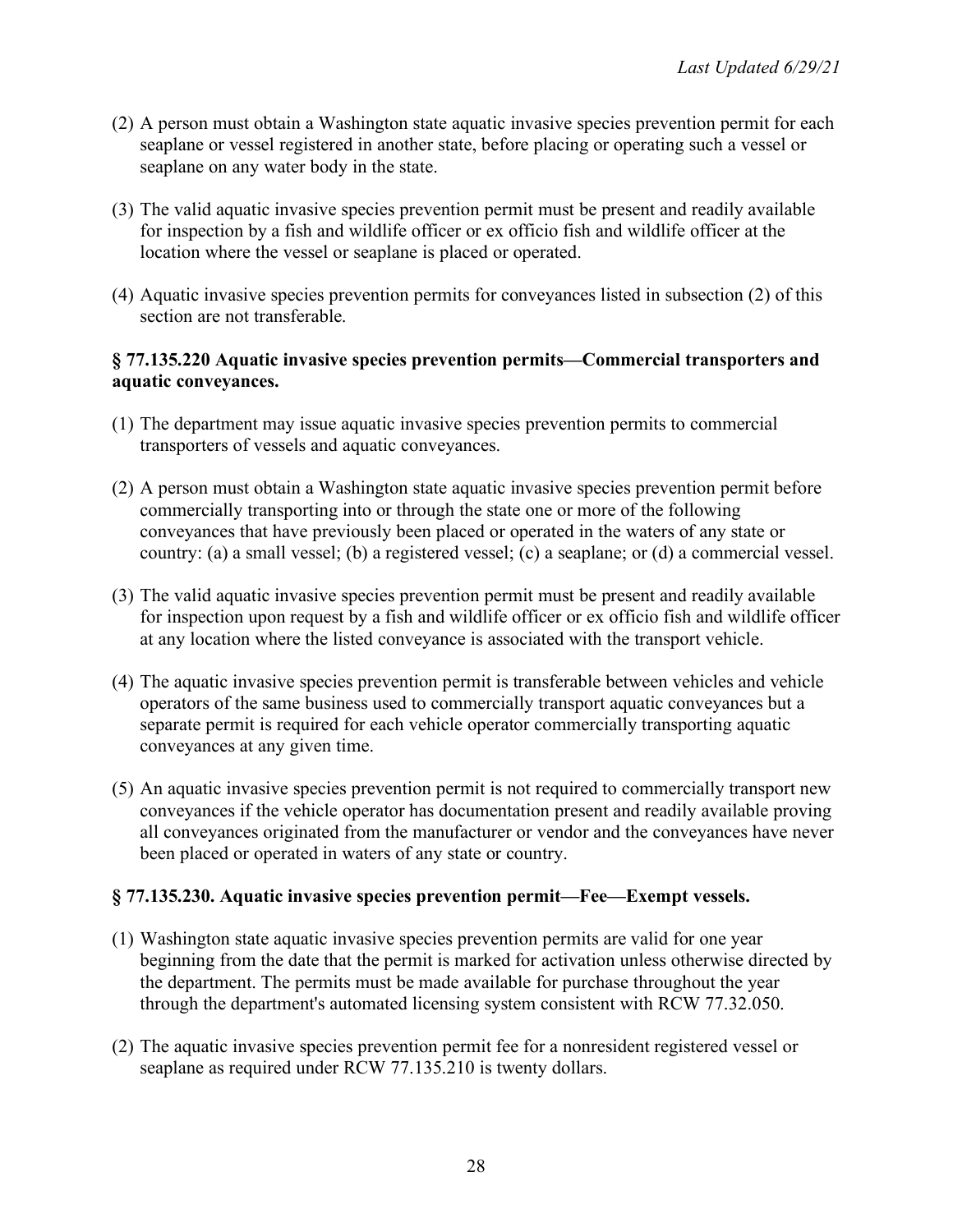- (3) The aquatic invasive species prevention permit fee for a person commercially transporting a small vessel, registered vessel, seaplane, or commercial vessel as required under RCW 77.135.220 is twenty dollars.
- (4) The department may adopt rules addressing conditions and costs of obtaining duplicate aquatic invasive species prevention permits.
- (5) Permit fees collected under this section must be deposited into the aquatic invasive species management account created in RCW 77.135.200.
- (6) Exemptions for aquatic invasive species prevention permits include:
	- (a) A military vessel or seaplane owned by the United States government; and
	- (b) A vessel clearly identified as being owned by any federal, tribal, state, or local government agency or other public corporations, and used primarily for governmental purposes.
- (7) (a) The following nonresident aquatic conveyances are exempt from aquatic invasive species prevention permit requirements under this section while placed or operated on shared boundary waters of the state:
	- (i) Vessels having valid state of Idaho or Oregon registration or numbering; and
	- (ii) Seaplanes or commercial vessels having a valid Idaho or Oregon aquatic invasive species prevention or similar permit.
	- (b) The department may adopt by rule a regional reciprocity process to further exempt aquatic conveyances from permit requirements under this section in part or whole. A reciprocity system may be implemented only where the participating state or country does not require a Washington resident to purchase an equivalent permit.

# **§ 77.135.240. Aquatic invasive species local management grant program.**

- (1) Money in the aquatic invasive species management account created in RCW 77.135.200 may be appropriated to the department to establish an aquatic invasive species local management grant program. The department shall enter into agreement with the recreation and conservation office to administer the grant funds or other financial assistance, assist the department in developing grant program policies and funding criteria, and consult with the department prior to awarding grants. State agencies, cities, counties, tribes, special purpose districts, academic institutions, and nonprofit groups are eligible for competitive grants to:
	- (a) Manage prohibited level 1 or level 2 aquatic [invasive] species at a local level;
	- (b) Develop rapid response management cooperative agreements for local water bodies;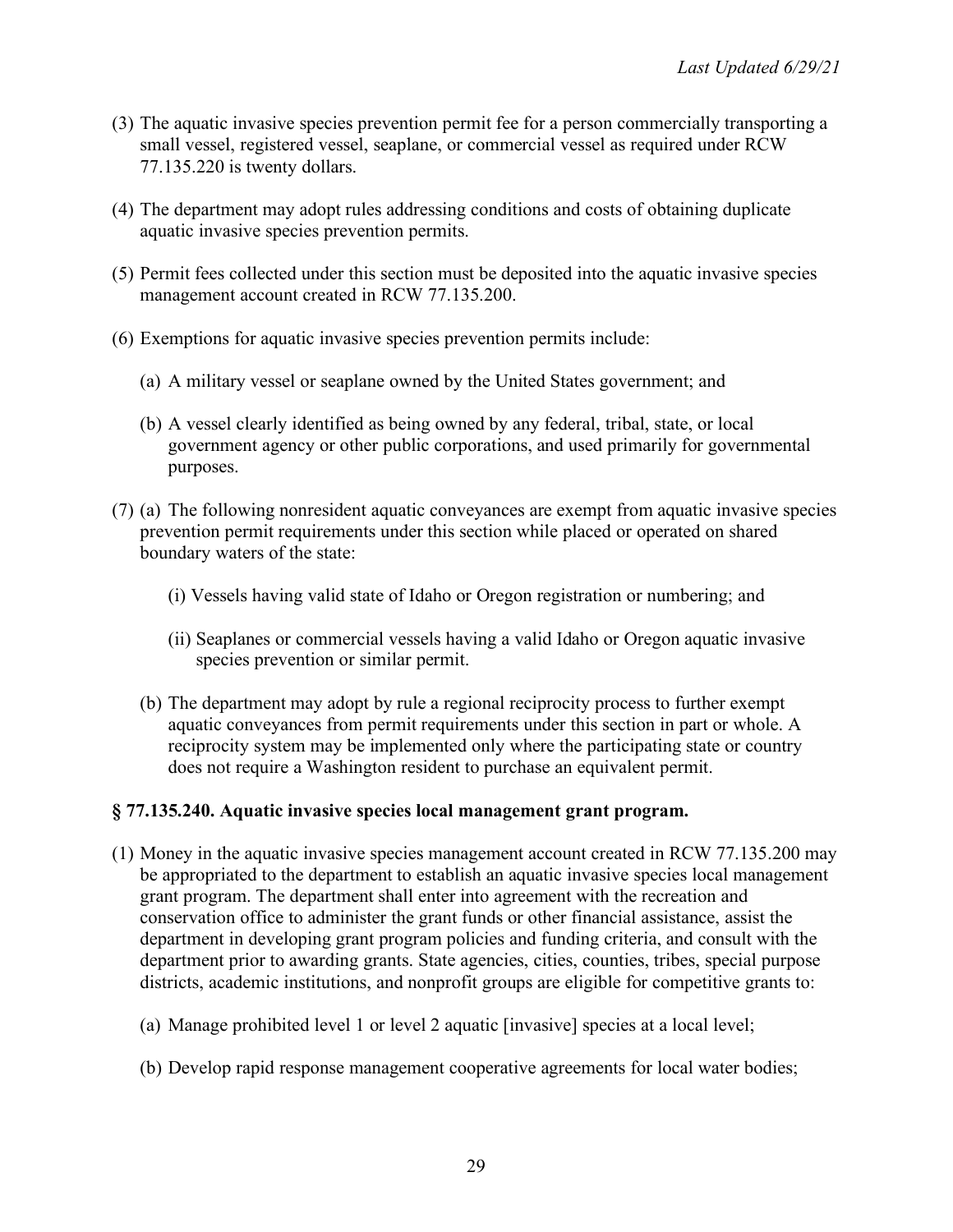- (c) Develop or implement prohibited species management cooperative agreements for local water bodies; and
- (d) Conduct innovative applied research that directly supports on-the-ground prevention, control, and eradication efforts.
- (2) The department may give preference to projects that have matching funds, provide in-kind services, or maintain or enhance outdoor recreational opportunities.

### **Wash. Rev. Code Tit. 79a, Ch. 79A.60 (Regulation of Recreational Vessels)**

## **§ 79A.60.630. Boating safety education--Commission's duties--Fee--Report to the legislature**

### *\*AIS-relevant provision: § 79A.60.630(1)*

(1) The commission shall establish and implement by rule a program to provide required boating safety education. The boating safety education program shall include training on preventing the spread of aquatic invasive species. The boating safety education program shall include educational materials regarding whale watching guidelines and other voluntary and regulatory measures related to whale watching. The program shall be phased in so that all boaters not exempted under RCW 79A.60.640(3) are required to obtain a boater education card by January 1, 2016. To obtain a boater education card, a boater shall provide a certificate of accomplishment issued by a boating educator for taking and passing an accredited boating safety education course, or pass an equivalency exam, or provide proof of completion of a course that meets the standard adopted by the commission.

(2) As part of the boating safety education program, the commission shall:

(a) Establish a program to be phased over eleven years starting July 1, 2005, with full implementation by January 1, 2016. The period July 1, 2005, through December 31, 2007, will be program development, boater notification of the new requirements for mandatory education, and processing cards to be issued to individuals having taken an accredited course prior to January 1, 2008. The schedule for phase-in of the mandatory education requirement by age group is as follows:

January 1, 2008--All boat operators twenty years old and younger; January 1, 2009--All boat operators twenty-five years old and younger; January 1, 2010--All boat operators thirty years old and younger; January 1, 2011--All boat operators thirty-five years old and younger; January 1, 2012--All boat operators forty years old and younger; January 1, 2013--All boat operators fifty years old and younger; January 1, 2014--All boat operators sixty years old and younger; January 1, 2015--All boat operators seventy years old and younger; January 1, 2016--All boat operators;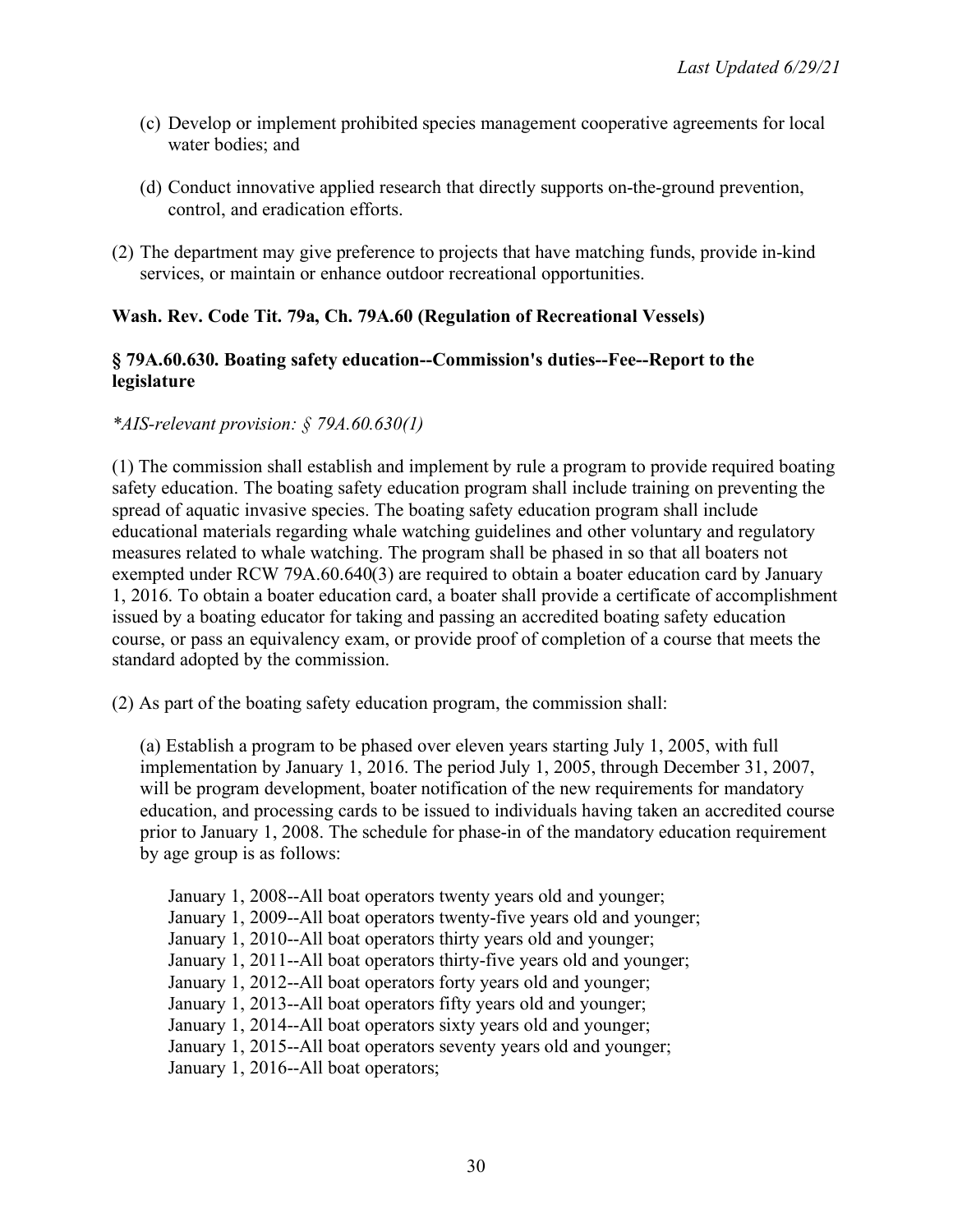(b) Establish a minimum standard of boating safety education accomplishment. The standard must be consistent with the applicable standard established by the national association of state boating law administrators;

(c) Adopt minimum standards for boating safety education course of instruction and examination that ensures compliance with the national association of state boating law administrators minimum standards;

(d) Approve and provide accreditation to boating safety education courses operated by volunteers, or commercial or nonprofit organizations, including, but not limited to, courses given by the United States coast guard auxiliary and the United States power squadrons;

(e) Develop an equivalency examination that may be taken as an alternative to the boating safety education course;

(f) Establish a fee of ten dollars for the boater education card to fund all commission activities related to the boating safety education program created by chapter 392, Laws of 2005, including the initial costs of developing the program. Any surplus funds resulting from the fees received shall be distributed by the commission as grants to local marine law enforcement programs approved by the commission as provided in RCW 88.02.650;

(g) Establish a fee for the replacement of the boater education card that covers the cost of replacement;

(h) Consider and evaluate public agency and commercial opportunities to assist in program administration with the intent to keep administrative costs to a minimum;

(i) Approve and provide accreditation to boating safety education courses offered online; and

(j) Provide a report to the legislature by January 1, 2008, on its progress of implementation of the mandatory education program.

### **Wash. Rev. Code Tit. 88, Ch. 88.02 (Vessel Registration)**

### **§ 88.02.640. Fees by type--Disposition, distribution** (*Effective until January 1, 2026*)

*\* AIS-relevant provisions: §§ 88.02.640(1)(b) and (3).*

(1) In addition to any other fees and taxes required by law, the department, county auditor or other agent, or subagent appointed by the director must charge the following vessel fees and surcharge:

| <b>FEE</b> |                            | <b>AMOUNT</b> | <b>AUTHORITY</b>                | <b>DISTRIBUTION</b> |
|------------|----------------------------|---------------|---------------------------------|---------------------|
| (a)        | Dealer temporary<br>permit | \$5.00        | $RCW 88.02.800(2)$ General fund |                     |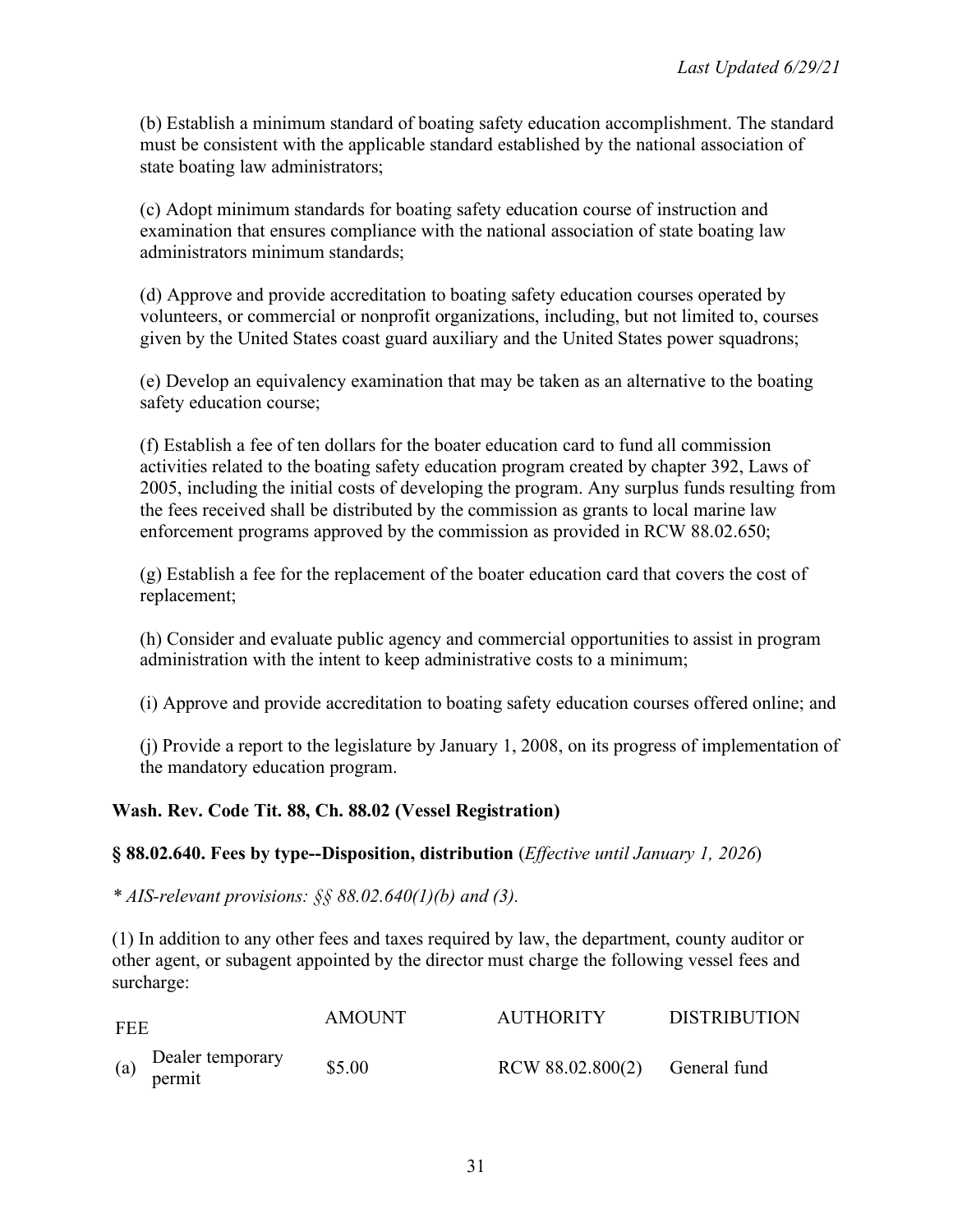| (b)               | Derelict vessel and<br>invasive species<br>removal | section                             | Subsection $(3)$ of this Subsection $(3)$ of this Subsection $(3)$ of this<br>section | section                                                      |
|-------------------|----------------------------------------------------|-------------------------------------|---------------------------------------------------------------------------------------|--------------------------------------------------------------|
| (c)               | Derelict vessel<br>removal surcharge               | \$1.00                              | section                                                                               | Subsection $(4)$ of this Subsection $(4)$ of this<br>section |
| (d)               | Duplicate certificate<br>of title                  | \$1.25                              | RCW $88.02.530(1)(c)$ General fund                                                    |                                                              |
| (e)               | Duplicate registration                             | \$1.25                              | RCW $88.02.590(1)(c)$ General fund                                                    |                                                              |
| (f)               | Filing                                             | RCW 46.17.005                       | RCW 88.02.560(2)                                                                      | RCW 46.68.400                                                |
| (g)               | License plate<br>technology                        | RCW 46.17.015                       | RCW 88.02.560(2)                                                                      | RCW 46.68.370                                                |
| (h)               | License service                                    | RCW 46.17.025                       | RCW 88.02.560(2)                                                                      | RCW 46.68.220                                                |
| (i)               | Nonresident vessel<br>permit                       | Subsection $(5)$ of this<br>section | RCW 88.02.620(4)                                                                      | Subsection $(5)$ of this<br>section                          |
| (j)               | Quick title service                                | \$50.00                             | RCW 88.02.540(3)                                                                      | Subsection (7) of this<br>section                            |
| (k)               | Registration                                       | \$10.50                             | RCW 88.02.560(2)                                                                      | RCW 88.02.650                                                |
| (1)               | Replacement decal                                  | \$1.25                              | RCW $88.02.595(1)(c)$ General fund                                                    |                                                              |
|                   | (m) Service fee                                    | RCW 46.17.040                       | RCW 88.02.515 and<br>88.02.560(2)                                                     | RCW 46.17.040                                                |
| (n)               | Title application                                  | \$5.00                              | RCW 88.02.515                                                                         | General fund                                                 |
| $\left( 0\right)$ | Transfer                                           | \$1.00                              | RCW 88.02.560(7)                                                                      | General fund                                                 |
| (p)               | Vessel visitor permit                              | \$30.00                             | RCW 88.02.610(3)                                                                      | Subsection $(6)$ of this<br>section                          |

(2) The five dollar dealer temporary permit fee required in subsection (1) of this section must be credited to the payment of registration fees at the time application for registration is made.

(3) The derelict vessel and invasive species removal fee required in subsection (1) of this section is five dollars and must be distributed as follows:

(a) Two dollars must be deposited in the aquatic invasive species management account created in RCW 77.135.200;

(b) One dollar must be deposited into the aquatic algae control account created in RCW 43.21A.667; and

(c) Two dollars must be deposited in the derelict vessel removal account created in RCW 79.100.100.

(4) In addition to other fees required in this section, an annual derelict vessel removal surcharge of one dollar must be charged with each vessel registration. The surcharge is to address the significant backlog of derelict vessels accumulated in Washington waters that pose a threat to the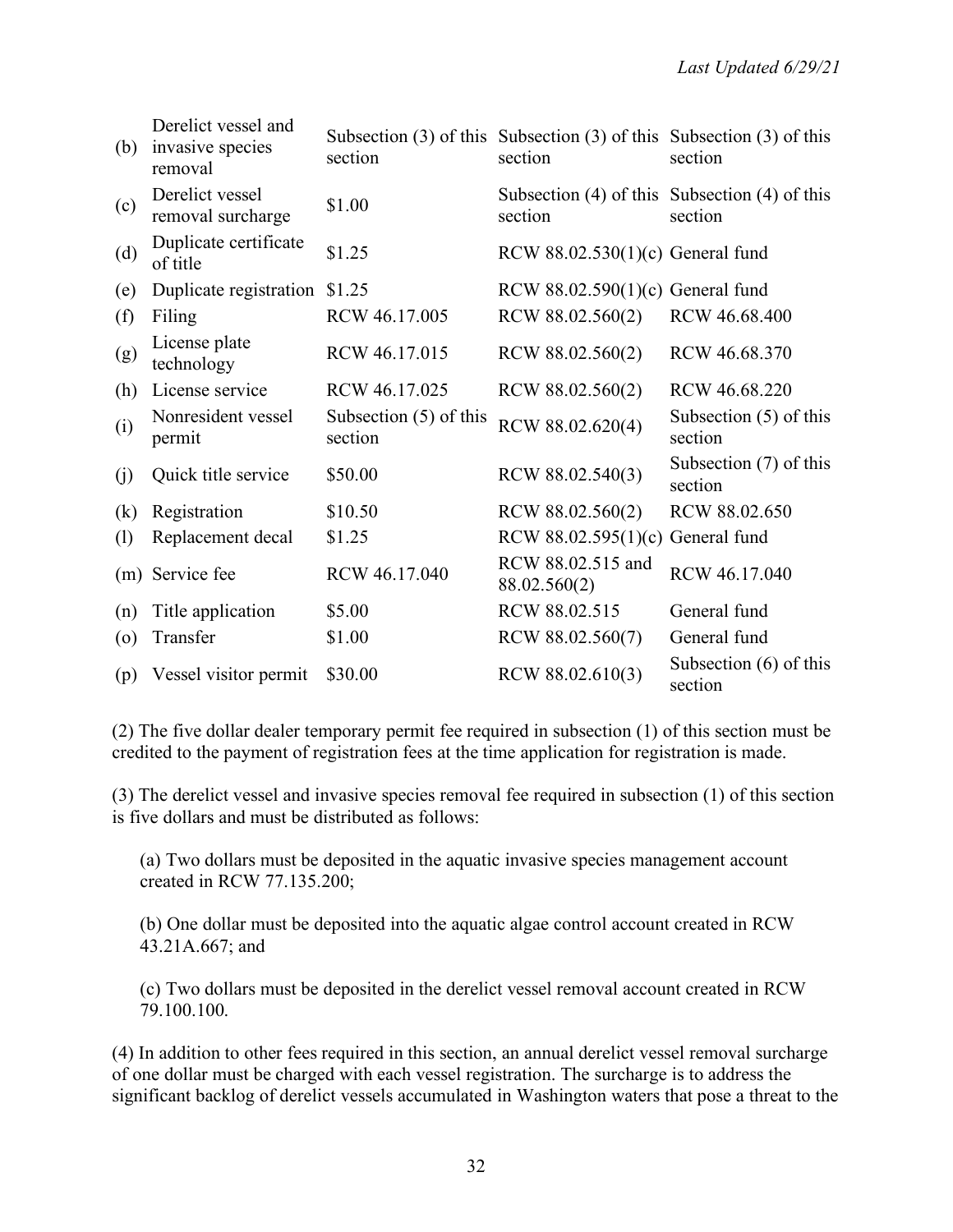health and safety of the people and to the environment and must be deposited into the derelict vessel removal account created in RCW 79.100.100.

(5) (a) The amount of the nonresident vessel permit fee is:

(i) For a vessel owned by a nonresident natural person, twenty-five dollars; and

(ii) For a nonresident vessel owner that is not a natural person, the fee is equal to:

(A) Twenty-five dollars per foot for vessels between thirty and ninety-nine feet in length;

(B) Thirty dollars per foot for vessels between one hundred and one hundred twenty feet in length; and

(C) Thirty-seven dollars and fifty cents per foot for vessels between one hundred twenty-one and one hundred sixty-four feet in length. The fee must be multiplied by the extreme length of the vessel in feet, rounded up to the nearest whole foot.

(b) The fee must be paid by the vessel owner to the department. Any moneys remaining from the fee after the payment of costs to administer the permit must be allocated to counties by the state treasurer for approved boating safety programs under RCW 88.02.650.

(c) A nonresident vessel owner that is not a natural person may not obtain more than two nonresident vessel permits under RCW 88.02.620 within any thirty-six month period.

(6) The thirty dollar vessel visitor permit fee must be distributed as follows:

(a) Five dollars must be deposited in the derelict vessel removal account created in RCW 79.100.100;

(b) The department may keep an amount to cover costs for providing the vessel visitor permit;

(c) Any moneys remaining must be allocated to counties by the state treasurer for approved boating safety programs under RCW 88.02.650; and

(d) Any fees required for licensing agents under RCW 46.17.005 are in addition to any other fee or tax due for the titling and registration of vessels.

(7) (a) The fifty dollar quick title service fee must be distributed as follows:

(i) If the fee is paid to the director, the fee must be deposited to the general fund.

(ii) If the fee is paid to the participating county auditor or other agent appointed by the director, twenty-five dollars must be deposited to the general fund. The remainder must